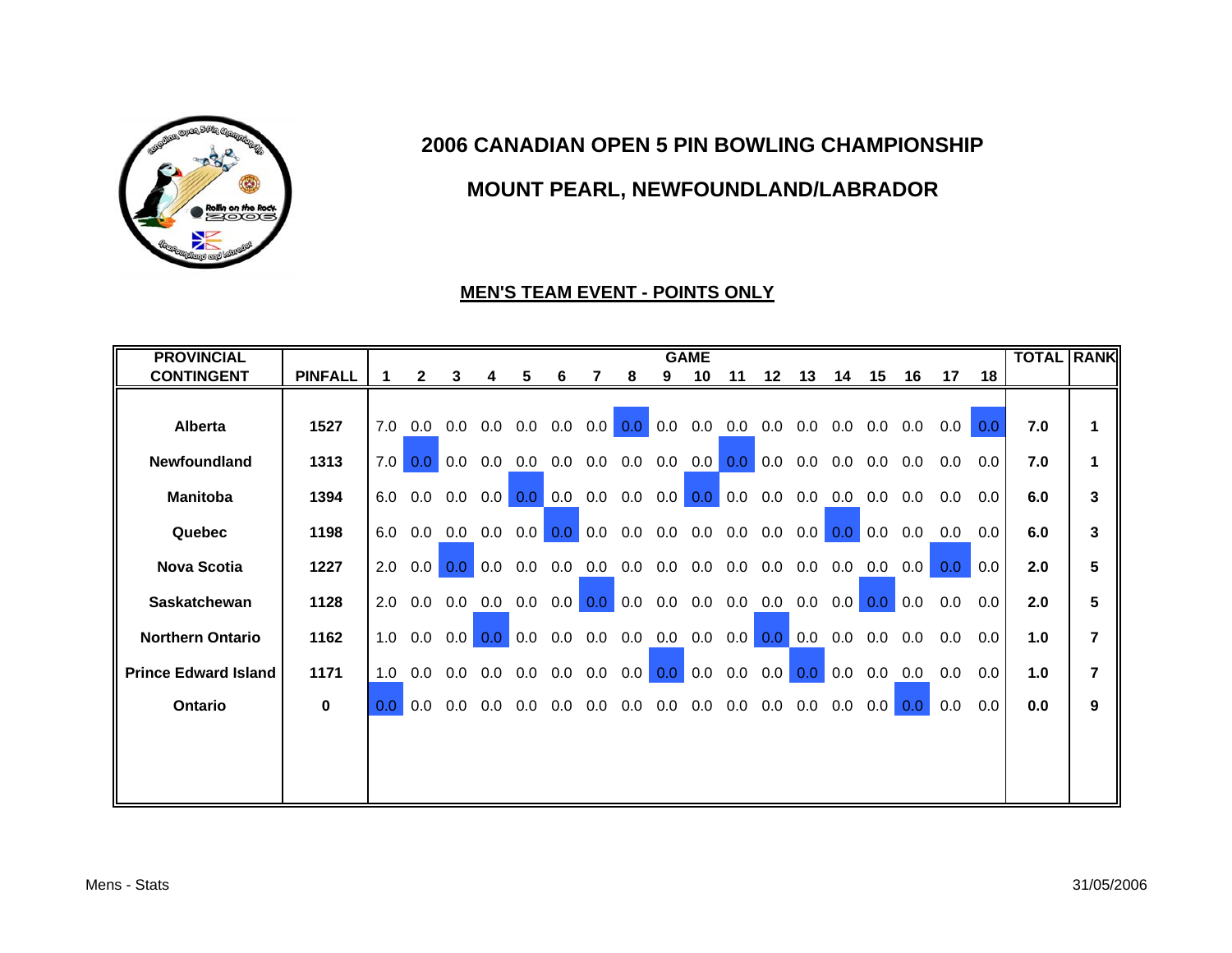

# **MOUNT PEARL, NEWFOUNDLAND/LABRADOR**

#### **MEN'S TEAM STANDINGS - ALBERTA**

| <b>NAME</b>             |        |                |             |          |                |           |                |           |                |           |           |          |           |           |             |                |                |              |              |                | <b>TOTAL AVERAGE</b> |
|-------------------------|--------|----------------|-------------|----------|----------------|-----------|----------------|-----------|----------------|-----------|-----------|----------|-----------|-----------|-------------|----------------|----------------|--------------|--------------|----------------|----------------------|
|                         |        |                | $\mathbf 2$ | 3        | 4              | 5         | 6              | 7         | 8              | 9         | 10        | 11       | 12        | 13        | 14          | 15             | 16             | 17           | 18           |                |                      |
| 321                     | Score  | 270            | 0           | 0        | 0              | 0         | $\mathbf 0$    | 0         | $\mathbf{0}$   | 0         | 0         | 0        | 0         | $\Omega$  | $\mathbf 0$ | $\mathbf 0$    | 0              | $\mathbf 0$  | $\Omega$     | 270            | 270.0                |
| <b>Lawrence Fobert</b>  | Frames | 10             | 0           | 0        | $\mathbf 0$    | 0         | 0              | 0         | 0              | 0         | 0         | 0        | 0         | 0         | 0           | 0              | 0              | 0            | $\Omega$     | 10             |                      |
|                         | Points | 1.0            | 0.0         | 0.0      | 0.0            | 0.0       | 0.0            | 0.0       | 0.0            | 0.0       | 0.0       | 0.0      | 0.0       | 0.0       | 0.0         | 0.0            | 0.0            | 0.0          | 0.0          | 1.0            |                      |
| 322                     | Score  | 334            | $\Omega$    | $\Omega$ | $\Omega$       | $\Omega$  | $\Omega$       | 0         | $\Omega$       | $\Omega$  | 0         | 0        | 0         | $\Omega$  | $\Omega$    | $\Omega$       | $\mathbf 0$    | $\mathbf 0$  | $\Omega$     | 334            | 334.0                |
| Gene Ziebarth           | Frames | 10             | 0           | $\Omega$ | $\mathbf 0$    | 0         | 0              | 0         | $\mathbf 0$    | 0         | 0         | 0        | 0         | $\Omega$  | 0           | $\mathbf 0$    | 0              | 0            | $\Omega$     | 10             |                      |
|                         | Points | 1.0            | 0.0         | 0.0      | 0.0            | 0.0       | 0.0            | 0.0       | 0.0            | 0.0       | 0.0       | 0.0      | 0.0       | 0.0       | 0.0         | 0.0            | 0.0            | 0.0          | 0.0          | 1.0            |                      |
| 323                     | Score  | 335            | $\Omega$    | 0        | $\Omega$       | $\Omega$  | $\Omega$       | 0         | $\Omega$       | 0         | $\Omega$  | $\Omega$ | 0         | 0         | $\Omega$    | $\Omega$       | $\Omega$       | $\Omega$     | $\mathbf{0}$ | 335            | 335.0                |
| <b>Shelby Crest</b>     | Frames | 10             | 0           | 0        | $\mathbf 0$    | 0         | 0              | 0         | $\mathbf 0$    | 0         | 0         | 0        | 0         | 0         | 0           | $\mathbf 0$    | $\mathbf 0$    | 0            | 0            | 10             |                      |
|                         | Points | 1.0            | 0.0         | 0.0      | 0.0            | 0.0       | 0.0            | 0.0       | 0.0            | 0.0       | 0.0       | 0.0      | 0.0       | 0.0       | 0.0         | 0.0            | 0.0            | 0.0          | 0.0          | 1.0            |                      |
| 324                     | Score  | 210            | 0           | $\Omega$ | $\mathbf 0$    | 0         | $\mathbf 0$    | 0         | $\mathbf{0}$   | $\Omega$  | 0         | 0        | 0         | $\Omega$  | $\mathbf 0$ | 0              | $\overline{0}$ | $\mathbf 0$  | $\mathbf{0}$ | 210            | 262.5                |
| <b>Blair Pizzey</b>     | Frames | 8              | 0           | 0        | 0              | 0         | 0              | 0         | $\mathbf 0$    | 0         | 0         | 0        | 0         | 0         | 0           | 0              | 0              | 0            | $\Omega$     | 8              |                      |
|                         | Points | 0.0            | 0.0         | 0.0      | 0.0            | 0.0       | 0.0            | 0.0       | 0.0            | 0.0       | 0.0       | 0.0      | 0.0       | 0.0       | 0.0         | 0.0            | 0.0            | 0.0          | 0.0          | 0.0            |                      |
| 325                     | Score  | 335            | 0           | $\Omega$ | $\Omega$       | $\Omega$  | $\Omega$       | $\Omega$  | $\mathbf{0}$   | 0         | 0         | 0        | 0         | $\Omega$  | $\Omega$    | $\mathbf{0}$   | $\mathbf 0$    | $\mathbf{0}$ | $\mathbf{0}$ | 335            | 335.0                |
| <b>Greg Gigliuk</b>     | Frames | 10             | 0           | $\Omega$ | $\mathbf 0$    | 0         | 0              | 0         | $\mathbf 0$    | 0         | 0         | 0        | 0         | $\Omega$  | 0           | $\mathbf 0$    | 0              | $\mathbf 0$  | $\Omega$     | 10             |                      |
|                         | Points | 1.0            | 0.0         | 0.0      | 0.0            | 0.0       | 0.0            | 0.0       | 0.0            | 0.0       | 0.0       | 0.0      | 0.0       | 0.0       | 0.0         | 0.0            | 0.0            | 0.0          | 0.0          | 1.0            |                      |
| 326                     | Score  | 43             | 0           | 0        | $\overline{0}$ | 0         | 0              | 0         | $\mathbf{0}$   | 0         | 0         | 0        | 0         | $\Omega$  | 0           | $\overline{0}$ | $\mathbf 0$    | 0            | $\Omega$     | 43             | 215.0                |
| <b>Brad Aasen</b>       | Frames | $\overline{2}$ | 0           | $\Omega$ | $\mathbf 0$    | 0         | $\overline{0}$ | 0         | $\overline{0}$ | 0         | 0         | 0        | 0         | $\Omega$  | $\Omega$    | $\overline{0}$ | $\overline{0}$ | 0            | $\Omega$     | $\overline{2}$ |                      |
|                         | Points | 0.0            | 0.0         | 0.0      | 0.0            | 0.0       | 0.0            | 0.0       | 0.0            | 0.0       | 0.0       | 0.0      | 0.0       | 0.0       | 0.0         | 0.0            | 0.0            | 0.0          | 0.0          | 0.0            |                      |
| <b>Total Score</b>      |        | 1527           | 0           | 0        | 0              | 0         | 0              | 0         | 0              | 0         | 0         | 0        | 0         | 0         | 0           | 0              | 0              | 0            | 0            | 1527           | 305.40               |
| <b>Total Frames</b>     |        | 50             | 0           | 0        | 0              | 0         | 0              | 0         | 0              | 0         | 0         | 0        | 0         | 0         | 0           | 0              | 0              | 0            | 0            | 50             |                      |
| <b>Match Points</b>     |        | 4.0            | 0.0         | 0.0      | 0.0            | 0.0       | 0.0            | 0.0       | 0.0            | 0.0       | 0.0       | 0.0      | 0.0       | 0.0       | 0.0         | 0.0            | 0.0            | 0.0          | 0.0          | 4.0            |                      |
| <b>Game Points</b>      |        | 3.0            | 1.5         | 1.5      | 1.5            | 0.0       | 1.5            | 1.5       | 1.5            | 1.5       | 1.5       | 1.5      | 0.0       | 1.5       | 1.5         | 1.5            | 1.5            | 1.5          | 1.5          | 25.5           |                      |
| <b>Total Points</b>     |        | 7.0            | 1.5         | 1.5      | 1.5            | 0.0       | 1.5            | 1.5       | 1.5            | 1.5       | 1.5       | 1.5      | 0.0       | 1.5       | 1.5         | 1.5            | 1.5            | 1.5          | 1.5          | 29.5           |                      |
| <b>Opponents</b>        |        | <b>PE</b>      | QC          | ON       | <b>MB</b>      | <b>NS</b> | <b>NO</b>      | <b>NL</b> | <b>BYE</b>     | <b>SK</b> | <b>NS</b> | QC       | <b>MB</b> | <b>SK</b> | <b>NO</b>   | <b>NL</b>      | <b>PE</b>      | ON           | <b>BYE</b>   |                |                      |
| <b>Total Score</b>      |        | 1171           | $\Omega$    | $\Omega$ | 0              | 0         | 0              | 0         | 0              | 0         | 0         | 0        | 0         | $\Omega$  | 0           | 0              | 0              | 0            | 0            | 1171           |                      |
| <b>Total Points Won</b> |        |                | 1.5         | 1.5      | 1.5            | 1.5       | 1.5            | 1.5       | 0              | 1.5       | 1.5       | 1.5      | 1.5       | 1.5       | 1.5         | 1.5            | 1.5            | 0            | 0            | 22.0           |                      |

**COACH**

**320**

**Bob Guthrie**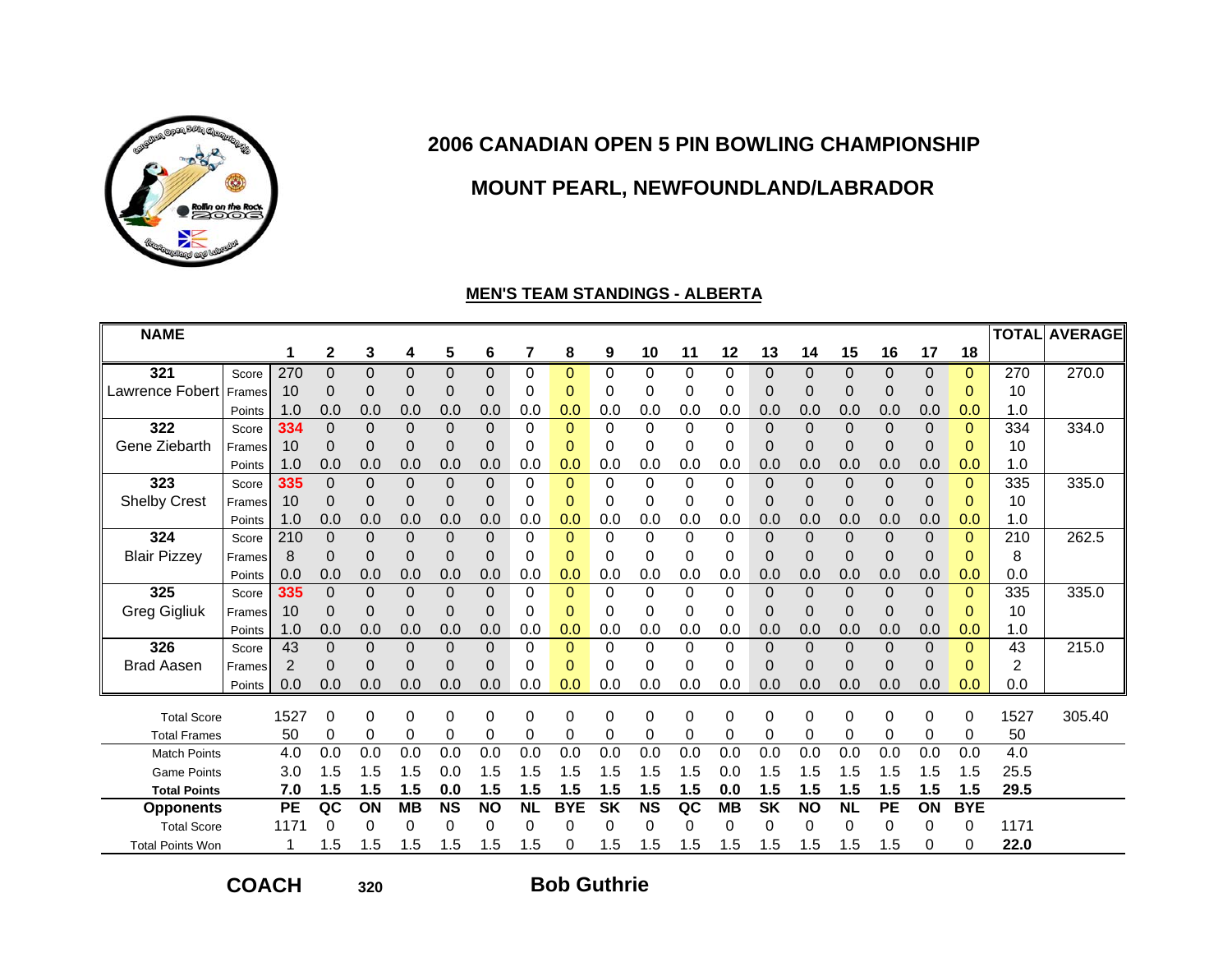

## **MOUNT PEARL, NEWFOUNDLAND/LABRADOR**

#### **MEN'S TEAM STANDINGS - MANITOBA**

| <b>NAME</b>             |        |           |              |             |                |              |              |     |          |           | <b>GAME</b> |           |          |           |          |                |              |              |              | <b>TOTAL</b> | <b>AVERAGE</b> |
|-------------------------|--------|-----------|--------------|-------------|----------------|--------------|--------------|-----|----------|-----------|-------------|-----------|----------|-----------|----------|----------------|--------------|--------------|--------------|--------------|----------------|
|                         |        |           | $\mathbf{2}$ | 3           | 4              | 5            | 6            | 7   | 8        | 9         | 10          | 11        | 12       | 13        | 14       | 15             | 16           | 17           | 18           |              |                |
| 521                     | Score  | 280       | $\Omega$     | $\Omega$    | $\overline{0}$ | $\Omega$     | $\mathbf{0}$ | 0   | $\Omega$ | $\Omega$  | $\Omega$    | $\Omega$  | $\Omega$ | $\Omega$  | $\Omega$ | $\Omega$       | $\mathbf{0}$ | $\Omega$     | $\Omega$     | 280          | 280.0          |
| <b>Glen Howarth</b>     | Frames | 10        | 0            | $\mathbf 0$ | 0              | 0            | $\mathbf 0$  | 0   | 0        | 0         | $\Omega$    | 0         | 0        | 0         | 0        | 0              | 0            | 0            | $\mathbf 0$  | 10           |                |
|                         | Points | 1.0       | 0.0          | 0.0         | 0.0            | 0.0          | 0.0          | 0.0 | 0.0      | 0.0       | 0.0         | 0.0       | 0.0      | 0.0       | 0.0      | 0.0            | 0.0          | 0.0          | 0.0          | 1.0          |                |
| 522                     | Score  | 255       | $\Omega$     | $\mathbf 0$ | $\mathbf 0$    | $\mathbf{0}$ | $\mathbf 0$  | 0   | 0        | 0         | $\Omega$    | $\Omega$  | $\Omega$ | 0         | $\Omega$ | $\mathbf 0$    | $\mathbf 0$  | $\mathbf{0}$ | $\mathbf{0}$ | 255          | 255.0          |
| Kevin Boyko             | Frames | 10        | 0            | 0           | 0              | $\Omega$     | 0            | 0   | 0        | 0         | $\Omega$    | 0         | $\Omega$ | 0         | 0        | 0              | 0            | 0            | $\Omega$     | 10           |                |
|                         | Points | 1.0       | 0.0          | 0.0         | 0.0            | 0.0          | 0.0          | 0.0 | 0.0      | 0.0       | 0.0         | 0.0       | 0.0      | 0.0       | 0.0      | 0.0            | 0.0          | 0.0          | 0.0          | 1.0          |                |
| 523                     | Score  | 340       | $\Omega$     | $\mathbf 0$ | $\mathbf 0$    | $\Omega$     | $\mathbf 0$  | 0   | 0        | $\Omega$  | $\Omega$    | $\Omega$  | $\Omega$ | 0         | $\Omega$ | $\mathbf{0}$   | $\mathbf 0$  | $\mathbf{0}$ | $\mathbf{0}$ | 340          | 340.0          |
| Aaron Alblas            | Frames | 10        | $\Omega$     | 0           | $\mathbf 0$    | 0            | $\mathbf 0$  | 0   | 0        | 0         | $\Omega$    | 0         | $\Omega$ | 0         | $\Omega$ | 0              | $\mathbf 0$  | 0            | $\mathbf{0}$ | 10           |                |
|                         | Points | 1.0       | 0.0          | 0.0         | 0.0            | 0.0          | 0.0          | 0.0 | 0.0      | 0.0       | 0.0         | 0.0       | 0.0      | 0.0       | 0.0      | 0.0            | 0.0          | 0.0          | 0.0          | 1.0          |                |
| 524                     | Score  | 0         | $\Omega$     | $\mathbf 0$ | $\mathbf 0$    | $\Omega$     | $\mathbf 0$  | 0   | 0        | $\Omega$  | $\Omega$    | $\Omega$  | $\Omega$ | 0         | $\Omega$ | $\overline{0}$ | $\mathbf 0$  | $\Omega$     | $\mathbf{0}$ | 0            | #DIV/0!        |
| Steven Jennings         | Frames | 0         | 0            | $\mathbf 0$ | 0              | 0            | $\mathbf 0$  | 0   | 0        | 0         | 0           | 0         | 0        | 0         | 0        | $\mathbf 0$    | 0            | $\mathbf{0}$ | $\mathbf{0}$ | 0            |                |
|                         | Points | 0.0       | 0.0          | 0.0         | 0.0            | 0.0          | 0.0          | 0.0 | 0.0      | 0.0       | 0.0         | 0.0       | 0.0      | 0.0       | 0.0      | 0.0            | 0.0          | 0.0          | 0.0          | 0.0          |                |
| 525                     | Score  | 261       | 0            | $\Omega$    | $\mathbf 0$    | $\Omega$     | $\mathbf 0$  | 0   | $\Omega$ | $\Omega$  | $\Omega$    | $\Omega$  | $\Omega$ | 0         | 0        | $\Omega$       | $\mathbf 0$  | $\mathbf{0}$ | $\Omega$     | 261          | 261.0          |
| Scott Barbour           | Frames | 10        | $\Omega$     | 0           | $\mathbf 0$    | 0            | $\mathbf 0$  | 0   | 0        | 0         | $\Omega$    | 0         | 0        | 0         | $\Omega$ | 0              | $\mathbf 0$  | 0            | $\mathbf{0}$ | 10           |                |
|                         | Points | 0.0       | 0.0          | 0.0         | 0.0            | 0.0          | 0.0          | 0.0 | 0.0      | 0.0       | 0.0         | 0.0       | 0.0      | 0.0       | 0.0      | 0.0            | 0.0          | 0.0          | 0.0          | 0.0          |                |
| 526                     | Score  | 258       | $\Omega$     | $\Omega$    | $\overline{0}$ | $\Omega$     | $\mathbf 0$  | 0   | 0        | $\Omega$  | $\Omega$    | $\Omega$  | $\Omega$ | 0         | $\Omega$ | $\Omega$       | $\mathbf 0$  | $\Omega$     | $\Omega$     | 258          | 258.0          |
| <b>Willie Orne</b>      | Frames | 10        | 0            | $\Omega$    | 0              | 0            | 0            | 0   | 0        | 0         | 0           | 0         | 0        | 0         | $\Omega$ | $\Omega$       | 0            | $\Omega$     | $\mathbf{0}$ | 10           |                |
|                         | Points | 0.0       | 0.0          | 0.0         | 0.0            | 0.0          | 0.0          | 0.0 | 0.0      | 0.0       | 0.0         | 0.0       | 0.0      | 0.0       | 0.0      | 0.0            | 0.0          | 0.0          | 0.0          | 0.0          |                |
|                         |        |           |              |             |                |              |              |     |          |           |             |           |          |           |          |                |              |              |              |              |                |
| <b>Total Score</b>      |        | 1394      | 0            | $\Omega$    | 0              | $\Omega$     | 0            | 0   | $\Omega$ | 0         | 0           | 0         | $\Omega$ | 0         | $\Omega$ | 0              | 0            | 0            | 0            | 1394         | 278.8          |
| <b>Total Frames</b>     |        | 50        | 0            | 0           | 0              | $\Omega$     | 0            | 0   | 0        | 0         | 0           | $\Omega$  | 0        | 0         | $\Omega$ | 0              | 0            | 0            | 0            | 50           |                |
| <b>Match Points</b>     |        | 3.0       | 0.0          | 0.0         | 0.0            | 0.0          | 0.0          | 0.0 | 0.0      | 0.0       | 0.0         | 0.0       | 0.0      | 0.0       | 0.0      | 0.0            | 0.0          | 0.0          | 0.0          | 3.0          |                |
| <b>Game Points</b>      |        | 3.0       | 1.5          | 1.5         | 1.5            | 1.5          | 1.5          | 1.5 | 1.5      | 1.5       | 0.0         | 1.5       | 1.5      | 1.5       | 1.5      | 1.5            | 1.5          | 1.5          | 1.5          | 27.0         |                |
| <b>Total Points</b>     |        | 6.0       | 1.5          | 1.5         | 1.5            | 1.5          | 1.5          | 1.5 | 1.5      | 1.5       | 0.0         | 1.5       | 1.5      | 1.5       | 1.5      | 1.5            | 1.5          | 1.5          | 1.5          | 30.0         |                |
| <b>Opponents</b>        |        | <b>NS</b> | <b>NO</b>    | <b>SK</b>   | AB             | <b>BYE</b>   | PE           | QC  | ON       | <b>NL</b> | <b>BYE</b>  | <b>NO</b> | AB       | <b>NL</b> | PE       | QC             | <b>NS</b>    | <b>SK</b>    | ON           |              |                |
| <b>Total Score</b>      |        | 1227      | 0            | 0           | $\Omega$       | $\Omega$     | 0            | 0   | 0        | 0         | 0           | 0         | 0        | 0         | 0        | 0              | $\Omega$     | 0            | 0            | 1227         |                |
| <b>Total Points Won</b> |        | 2         | 1.5          | 1.5         | 1.5            | $\Omega$     | 1.5          | 0   | 1.5      | 1.5       | 0           | 0         | $\Omega$ | 1.5       | 1.5      | 1.5            | 1.5          | 1.5          | 1.5          | 20.0         |                |

**COACH**

**520**

**Jamie Newton**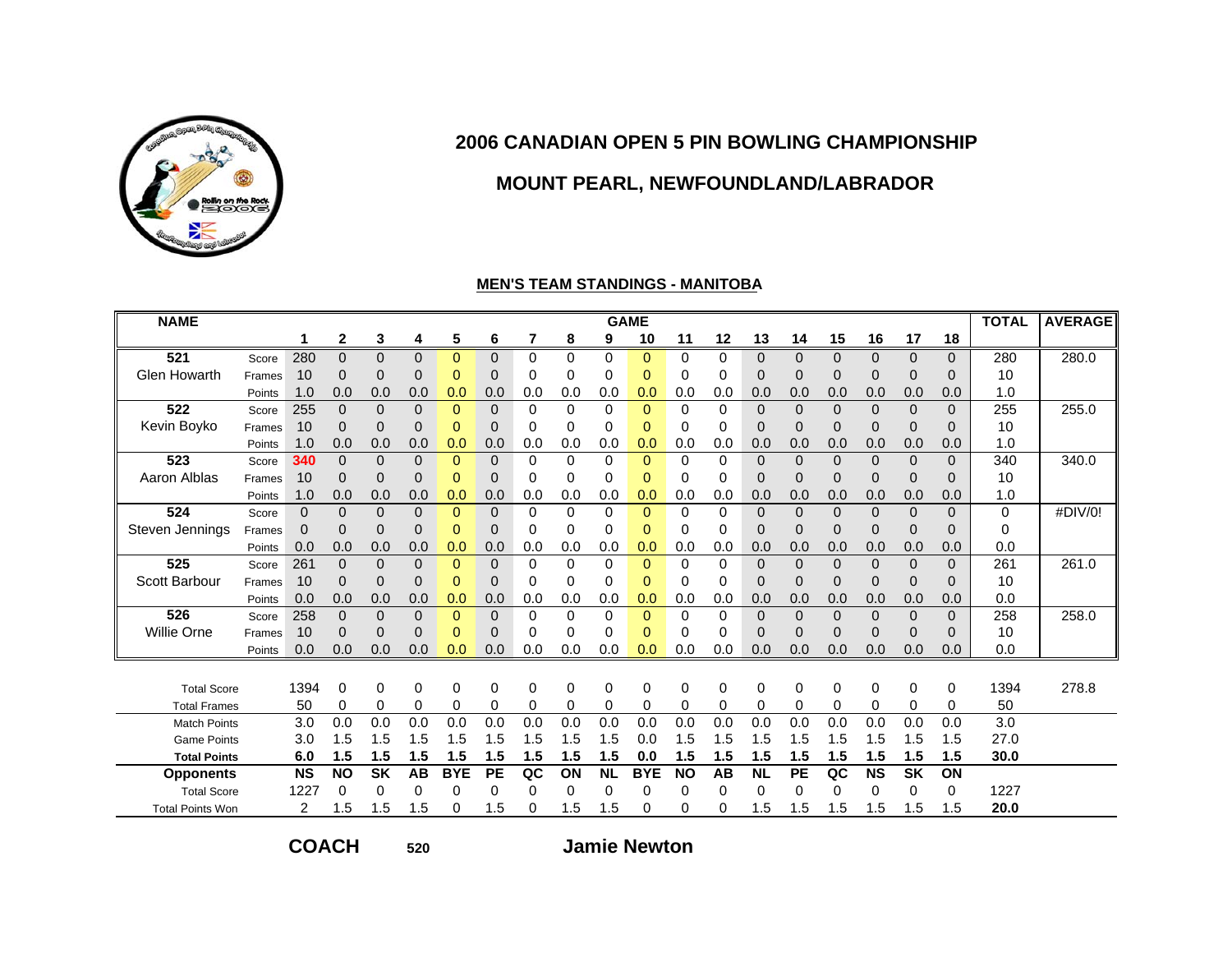

## **MOUNT PEARL, NEWFOUNDLAND/LABRADOR**

#### **MEN'S TEAM STANDINGS - NEWFOUNDLAND**

| <b>NAME</b>             |        |                |                |             |                |          |           |          |             |             |          |                |          |              |             |                |                |              |                | <b>TOTAL</b> | <b>AVERAGE</b> |
|-------------------------|--------|----------------|----------------|-------------|----------------|----------|-----------|----------|-------------|-------------|----------|----------------|----------|--------------|-------------|----------------|----------------|--------------|----------------|--------------|----------------|
|                         |        | 1              | $\mathbf{2}$   | 3           | 4              | 5        | 6         | 7        | 8           | 9           | 10       | 11             | 12       | 13           | 14          | 15             | 16             | 17           | 18             |              |                |
| 1121                    | Score  | 287            | $\Omega$       | $\Omega$    | $\Omega$       | 0        | $\Omega$  | $\Omega$ | $\Omega$    | $\Omega$    | $\Omega$ | $\Omega$       | 0        | $\Omega$     | $\Omega$    | $\Omega$       | $\Omega$       | $\Omega$     | $\Omega$       | 287          | 287.0          |
| <b>Tony Redmond</b>     | Frames | 10             | $\mathbf{0}$   | $\Omega$    | $\overline{0}$ | 0        | $\Omega$  | 0        | 0           | 0           | $\Omega$ | $\mathbf{0}$   | 0        | $\Omega$     | $\mathbf 0$ | 0              | 0              | $\Omega$     | 0              | 10           |                |
|                         | Points | 1.0            | 0.0            | 0.0         | 0.0            | 0.0      | 0.0       | 0.0      | 0.0         | 0.0         | 0.0      | 0.0            | 0.0      | 0.0          | 0.0         | 0.0            | 0.0            | 0.0          | 0.0            | 1.0          |                |
| 1122                    | Score  | 227            | $\mathbf{0}$   | $\Omega$    | $\overline{0}$ | 0        | $\Omega$  | 0        | $\mathbf 0$ | 0           | $\Omega$ | $\mathbf{0}$   | 0        | $\mathbf{0}$ | $\mathbf 0$ | $\overline{0}$ | $\mathbf{0}$   | $\mathbf{0}$ | $\overline{0}$ | 227          | 227.0          |
| <b>Bob Osborne</b>      | Frames | 10             | $\mathbf{0}$   | $\Omega$    | 0              | 0        | $\Omega$  | 0        | $\Omega$    | 0           | $\Omega$ | $\overline{0}$ | 0        | $\Omega$     | $\mathbf 0$ | $\overline{0}$ | $\mathbf 0$    | $\Omega$     | $\Omega$       | 10           |                |
|                         | Points | 1.0            | 0.0            | 0.0         | 0.0            | 0.0      | 0.0       | 0.0      | 0.0         | 0.0         | 0.0      | 0.0            | 0.0      | 0.0          | 0.0         | 0.0            | 0.0            | 0.0          | 0.0            | 1.0          |                |
| 1123                    | Score  | 339            | $\Omega$       | $\Omega$    | 0              | 0        | $\Omega$  | $\Omega$ | $\Omega$    | $\Omega$    | $\Omega$ | $\overline{0}$ | 0        | $\Omega$     | $\mathbf 0$ | $\overline{0}$ | $\overline{0}$ | $\mathbf{0}$ | $\overline{0}$ | 339          | 339.0          |
| Stephen Walsh           | Frames | 10             | $\mathbf 0$    | $\mathbf 0$ | 0              | 0        | 0         | 0        | 0           | 0           | $\Omega$ | $\mathbf{0}$   | 0        | 0            | $\mathbf 0$ | 0              | 0              | $\mathbf 0$  | 0              | 10           |                |
|                         | Points | 1.0            | 0.0            | 0.0         | 0.0            | 0.0      | 0.0       | 0.0      | 0.0         | 0.0         | 0.0      | 0.0            | 0.0      | 0.0          | 0.0         | 0.0            | 0.0            | 0.0          | 0.0            | 1.0          |                |
| 1124                    | Score  | 140            | $\mathbf{0}$   | $\Omega$    | 0              | $\Omega$ | $\Omega$  | $\Omega$ | $\Omega$    | $\Omega$    | $\Omega$ | $\Omega$       | 0        | $\Omega$     | $\mathbf 0$ | $\overline{0}$ | $\overline{0}$ | $\Omega$     | $\Omega$       | 140          | 350.0          |
| <b>Brad Glynn</b>       | Frames | $\overline{4}$ | $\mathbf{0}$   | 0           | 0              | 0        | $\Omega$  | 0        | 0           | 0           | $\Omega$ | $\overline{0}$ | 0        | $\Omega$     | $\mathbf 0$ | 0              | $\mathbf 0$    | $\mathbf 0$  | 0              | 4            |                |
|                         | Points | 0.0            | 0.0            | 0.0         | 0.0            | 0.0      | 0.0       | 0.0      | 0.0         | 0.0         | 0.0      | 0.0            | 0.0      | 0.0          | 0.0         | 0.0            | 0.0            | 0.0          | 0.0            | 0.0          |                |
| 1125                    | Score  | 210            | $\Omega$       | $\Omega$    | 0              | 0        | $\Omega$  | $\Omega$ | 0           | $\Omega$    | $\Omega$ | $\mathbf{0}$   | 0        | $\mathbf{0}$ | $\mathbf 0$ | $\mathbf 0$    | $\mathbf{0}$   | $\mathbf 0$  | $\overline{0}$ | 210          | 210.0          |
| Michael Maloney         | Frames | 10             | $\mathbf 0$    | $\Omega$    | 0              | 0        | $\Omega$  | 0        | 0           | 0           | $\Omega$ | $\mathbf{0}$   | 0        | $\Omega$     | $\mathbf 0$ | 0              | 0              | $\Omega$     | 0              | 10           |                |
|                         | Points | 1.0            | 0.0            | 0.0         | 0.0            | 0.0      | 0.0       | 0.0      | 0.0         | 0.0         | 0.0      | 0.0            | 0.0      | 0.0          | 0.0         | 0.0            | 0.0            | 0.0          | 0.0            | 1.0          |                |
| 1126                    | Score  | 110            | $\overline{0}$ | $\Omega$    | $\overline{0}$ | $\Omega$ | $\Omega$  | $\Omega$ | $\Omega$    | $\Omega$    | $\Omega$ | $\Omega$       | $\Omega$ | $\Omega$     | $\Omega$    | $\overline{0}$ | $\mathbf 0$    | $\Omega$     | $\overline{0}$ | 110          | 183.3          |
| <b>Terry Boutcher</b>   | Frames | 6              | $\mathbf{0}$   | $\Omega$    | 0              | 0        | $\Omega$  | 0        | 0           | 0           | $\Omega$ | 0              | 0        | $\Omega$     | $\Omega$    | 0              | $\Omega$       | $\Omega$     | 0              | 6            |                |
|                         | Points | 0.0            | 0.0            | 0.0         | 0.0            | 0.0      | 0.0       | 0.0      | 0.0         | 0.0         | 0.0      | 0.0            | 0.0      | 0.0          | 0.0         | 0.0            | 0.0            | 0.0          | 0.0            | 0.0          |                |
|                         |        |                |                |             |                |          |           |          |             |             |          |                |          |              |             |                |                |              |                |              |                |
| <b>Total Score</b>      |        | 1313           | 0              | $\Omega$    | 0              | $\Omega$ | $\Omega$  | 0        | $\mathbf 0$ | $\mathbf 0$ | $\Omega$ | 0              | $\Omega$ | $\Omega$     | 0           | $\mathbf 0$    | 0              | 0            | 0              | 1313         | 262.6          |
| <b>Total Frames</b>     |        | 50             | 0              | 0           | 0              | 0        | 0         | 0        | 0           | 0           | $\Omega$ | 0              | 0        | 0            | 0           | $\mathbf 0$    | $\mathbf 0$    | $\Omega$     | 0              | 50           |                |
| <b>Match Points</b>     |        | 4.0            | 0.0            | 0.0         | 0.0            | 0.0      | 0.0       | 0.0      | 0.0         | 0.0         | 0.0      | 0.0            | 0.0      | 0.0          | 0.0         | 0.0            | 0.0            | 0.0          | 0.0            | 4.0          |                |
| <b>Game Points</b>      |        | 3.0            | 1.5            | 1.5         | 1.5            | 1.5      | 0.0       | 1.5      | 1.5         | 1.5         | 1.5      | 1.5            | 1.5      | 1.5          | 0.0         | 1.5            | 1.5            | 1.5          | 1.5            | 25.5         |                |
| <b>Total Points</b>     |        | 7.0            | 1.5            | 1.5         | 1.5            | 1.5      | 0.0       | 1.5      | 1.5         | 1.5         | 1.5      | 1.5            | 1.5      | 1.5          | 0.0         | 1.5            | 1.5            | 1.5          | 1.5            | 29.5         |                |
| <b>Opponents</b>        |        | <b>NO</b>      | <b>BYE</b>     | PE          | QC             | ON       | <b>NS</b> | AB       | <b>SK</b>   | <b>MB</b>   | ON       | <b>BYE</b>     | QC       | <b>MB</b>    | <b>NS</b>   | <b>AB</b>      | <b>NO</b>      | PE           | <b>SK</b>      |              |                |
| <b>Total Score</b>      |        | 0              | 0              | 0           | 0              | 0        | 0         | $\Omega$ | 0           | 0           | 0        | 0              | 0        | 0            | $\Omega$    | 0              | 0              | 0            | 0              | 0            |                |
| <b>Total Points Won</b> |        |                | 0              | 1.5         | 1.5            | 1.5      | 1.5       | 1.5      | 1.5         | 1.5         | 1.5      | 0              | 1.5      | 1.5          | 1.5         | 1.5            | 1.5            | 1.5          | 1.5            | 23.5         |                |

**COACH**

**1120**

**Lindsey Redmond**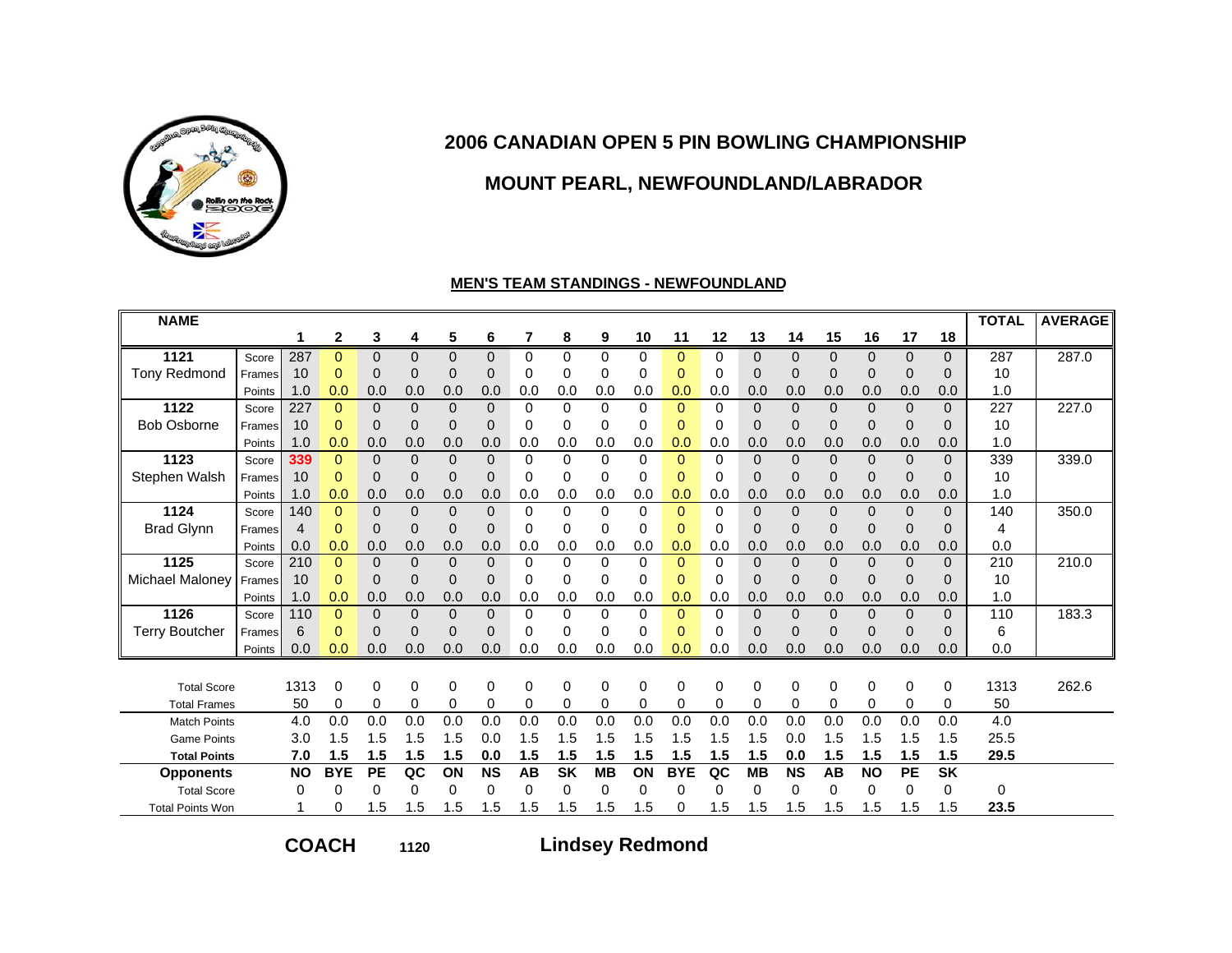

# **MOUNT PEARL, NEWFOUNDLAND/LABRADOR**

#### **MEN'S TEAM STANDINGS - NORTHERN ONTARIO**

| <b>NAME</b>             |        |           |              |          |              |              |              |          |          | <b>GAME</b> |           |           |              |           |          |              |              |              |                | <b>TOTAL</b> | <b>AVERAGE</b> |
|-------------------------|--------|-----------|--------------|----------|--------------|--------------|--------------|----------|----------|-------------|-----------|-----------|--------------|-----------|----------|--------------|--------------|--------------|----------------|--------------|----------------|
|                         |        | 1         | $\mathbf{2}$ | 3        | 4            | 5            | 6            | 7        | 8        | 9           | 10        | 11        | 12           | 13        | 14       | 15           | 16           | 17           | 18             |              |                |
| 721                     | Score  | 182       | 0            | $\Omega$ | $\Omega$     | $\mathbf{0}$ | $\mathbf{0}$ | 0        | $\Omega$ | $\Omega$    | $\Omega$  | $\Omega$  | $\Omega$     | $\Omega$  | 0        | $\Omega$     | $\mathbf{0}$ | $\mathbf{0}$ | $\overline{0}$ | 182          | 182.0          |
| Pete Blanchard          | Frames | 10        | 0            | $\Omega$ | $\mathbf 0$  | 0            | $\mathbf 0$  | 0        | 0        | 0           | 0         | 0         | 0            | 0         | 0        | 0            | 0            | 0            | $\Omega$       | 10           |                |
|                         | Points | 0.0       | 0.0          | 0.0      | 0.0          | 0.0          | 0.0          | 0.0      | 0.0      | 0.0         | 0.0       | 0.0       | 0.0          | 0.0       | 0.0      | 0.0          | 0.0          | 0.0          | 0.0            | 0.0          |                |
| 722                     | Score  | 401       | $\Omega$     | $\Omega$ | $\mathbf{0}$ | $\mathbf 0$  | $\Omega$     | 0        | 0        | $\Omega$    | $\Omega$  | $\Omega$  | $\Omega$     | $\Omega$  | $\Omega$ | $\mathbf{0}$ | $\mathbf 0$  | $\mathbf{0}$ | $\mathbf{0}$   | 401          | 401.0          |
| <b>Guy Meilleur</b>     | Frames | 10        | 0            | $\Omega$ | $\Omega$     | $\Omega$     | $\mathbf 0$  | 0        | 0        | 0           | 0         | 0         | $\Omega$     | 0         | $\Omega$ | 0            | 0            | $\Omega$     | $\Omega$       | 10           |                |
|                         | Points | 1.0       | 0.0          | 0.0      | 0.0          | 0.0          | 0.0          | 0.0      | 0.0      | 0.0         | 0.0       | 0.0       | 0.0          | 0.0       | 0.0      | 0.0          | 0.0          | 0.0          | 0.0            | 1.0          |                |
| 723                     | Score  | 220       | $\Omega$     | $\Omega$ | $\Omega$     | $\mathbf{0}$ | $\mathbf{0}$ | 0        | 0        | $\Omega$    | $\Omega$  | $\Omega$  | $\Omega$     | $\Omega$  | $\Omega$ | $\Omega$     | $\mathbf 0$  | $\mathbf{0}$ | $\mathbf{0}$   | 220          | 220.0          |
| <b>Rob Parisotto</b>    | Frames | 10        | $\Omega$     | $\Omega$ | $\mathbf{0}$ | 0            | $\mathbf 0$  | 0        | 0        | 0           | 0         | 0         | $\Omega$     | 0         | 0        | 0            | $\mathbf 0$  | 0            | $\mathbf 0$    | 10           |                |
|                         | Points | 0.0       | 0.0          | 0.0      | 0.0          | 0.0          | 0.0          | 0.0      | 0.0      | 0.0         | 0.0       | 0.0       | 0.0          | 0.0       | 0.0      | 0.0          | 0.0          | 0.0          | 0.0            | 0.0          |                |
| 724                     | Score  | 85        | $\Omega$     | $\Omega$ | $\Omega$     | $\Omega$     | $\Omega$     | $\Omega$ | $\Omega$ | $\Omega$    | $\Omega$  | $\Omega$  | $\Omega$     | $\Omega$  | $\Omega$ | $\mathbf 0$  | $\mathbf 0$  | $\Omega$     | $\Omega$       | 85           | 141.7          |
| Chad Gagnon             | Frames | 6         | $\Omega$     | $\Omega$ | $\mathbf 0$  | $\Omega$     | $\mathbf 0$  | 0        | 0        | 0           | 0         | 0         | $\mathbf{0}$ | 0         | 0        | 0            | 0            | $\mathbf{0}$ | $\mathbf 0$    | 6            |                |
|                         | Points | 0.0       | 0.0          | 0.0      | 0.0          | 0.0          | 0.0          | 0.0      | 0.0      | 0.0         | 0.0       | 0.0       | 0.0          | 0.0       | 0.0      | 0.0          | 0.0          | 0.0          | 0.0            | 0.0          |                |
| 725                     | Score  | 206       | $\Omega$     | $\Omega$ | $\Omega$     | $\Omega$     | $\Omega$     | 0        | $\Omega$ | $\Omega$    | $\Omega$  | $\Omega$  | $\Omega$     | $\Omega$  | $\Omega$ | $\Omega$     | $\Omega$     | $\Omega$     | $\Omega$       | 206          | 206.0          |
| Mike McNamara           | Frames | 10        | $\Omega$     | 0        | $\mathbf 0$  | 0            | $\mathbf 0$  | 0        | 0        | 0           | 0         | 0         | $\Omega$     | 0         | 0        | 0            | 0            | 0            | $\mathbf 0$    | 10           |                |
|                         | Points | 0.0       | 0.0          | 0.0      | 0.0          | 0.0          | 0.0          | 0.0      | 0.0      | 0.0         | 0.0       | 0.0       | 0.0          | 0.0       | 0.0      | 0.0          | 0.0          | 0.0          | 0.0            | 0.0          |                |
| 726                     | Score  | 68        | $\Omega$     | $\Omega$ | $\Omega$     | $\Omega$     | $\Omega$     | $\Omega$ | $\Omega$ | $\Omega$    | $\Omega$  | $\Omega$  | $\Omega$     | $\Omega$  | $\Omega$ | $\Omega$     | $\Omega$     | $\Omega$     | $\Omega$       | 68           | 170.0          |
| Eric Lemieux            | Frames | 4         | 0            | $\Omega$ | $\Omega$     | $\Omega$     | $\Omega$     | 0        | 0        | $\Omega$    | 0         | 0         | $\Omega$     | $\Omega$  | $\Omega$ | $\Omega$     | $\Omega$     | $\Omega$     | $\Omega$       | 4            |                |
|                         | Points | 0.0       | 0.0          | 0.0      | 0.0          | 0.0          | 0.0          | 0.0      | 0.0      | 0.0         | 0.0       | 0.0       | 0.0          | 0.0       | 0.0      | 0.0          | 0.0          | 0.0          | 0.0            | 0.0          |                |
|                         |        |           |              |          |              |              |              |          |          |             |           |           |              |           |          |              |              |              |                |              |                |
| <b>Total Score</b>      |        | 1162      | 0            | $\Omega$ | 0            | $\Omega$     | $\Omega$     | 0        | 0        | $\Omega$    | 0         | $\Omega$  | $\Omega$     | 0         | $\Omega$ | $\Omega$     | 0            | 0            | $\mathbf 0$    | 1162         | 232.4          |
| <b>Total Frames</b>     |        | 50        | $\Omega$     | 0        | 0            | $\Omega$     | $\Omega$     | 0        | 0        | 0           | 0         | 0         | $\Omega$     | 0         | 0        | 0            | 0            | 0            | 0              | 50           |                |
| <b>Match Points</b>     |        | 1.0       | 0.0          | 0.0      | 0.0          | 0.0          | 0.0          | 0.0      | 0.0      | 0.0         | 0.0       | 0.0       | 0.0          | 0.0       | 0.0      | 0.0          | 0.0          | 0.0          | 0.0            | 1.0          |                |
| <b>Game Points</b>      |        | 0.0       | 1.5          | 0.0      | 1.5          | 1.5          | 1.5          | 1.5      | 1.5      | 1.5         | 1.5       | 0.0       | 1.5          | 1.5       | 1.5      | 1.5          | 1.5          | 1.5          | 1.5            | 22.5         |                |
| <b>Total Points</b>     |        | 1.0       | 1.5          | 0.0      | 1.5          | 1.5          | 1.5          | 1.5      | 1.5      | 1.5         | 1.5       | 0.0       | 1.5          | 1.5       | 1.5      | 1.5          | 1.5          | 1.5          | 1.5            | 23.5         |                |
| <b>Opponents</b>        |        | <b>NL</b> | <b>MB</b>    | QC       | <b>BYE</b>   | <b>SK</b>    | AB           | ON       | PE       | <b>NS</b>   | <b>SK</b> | <b>MB</b> | <b>BYE</b>   | <b>NS</b> | AB       | ON           | <b>NL</b>    | QC           | PE             |              |                |
| <b>Total Score</b>      |        | 1313      | 0            | 0        | 0            | 0            | $\Omega$     | 0        | 0        | $\Omega$    | 0         | 0         | 0            | 0         | 0        | $\Omega$     | $\Omega$     | 0            | $\mathbf 0$    | 1313         |                |
| <b>Total Points Won</b> |        | 7         | 1.5          | 1.5      | 0            | 1.5          | 1.5          | 1.5      | 1.5      | 1.5         | 1.5       | 1.5       | $\Omega$     | 1.5       | 1.5      | 1.5          | 1.5          | 1.5          | 1.5            | 29.5         |                |

**COACH**

**720**

**Jim MacLellan**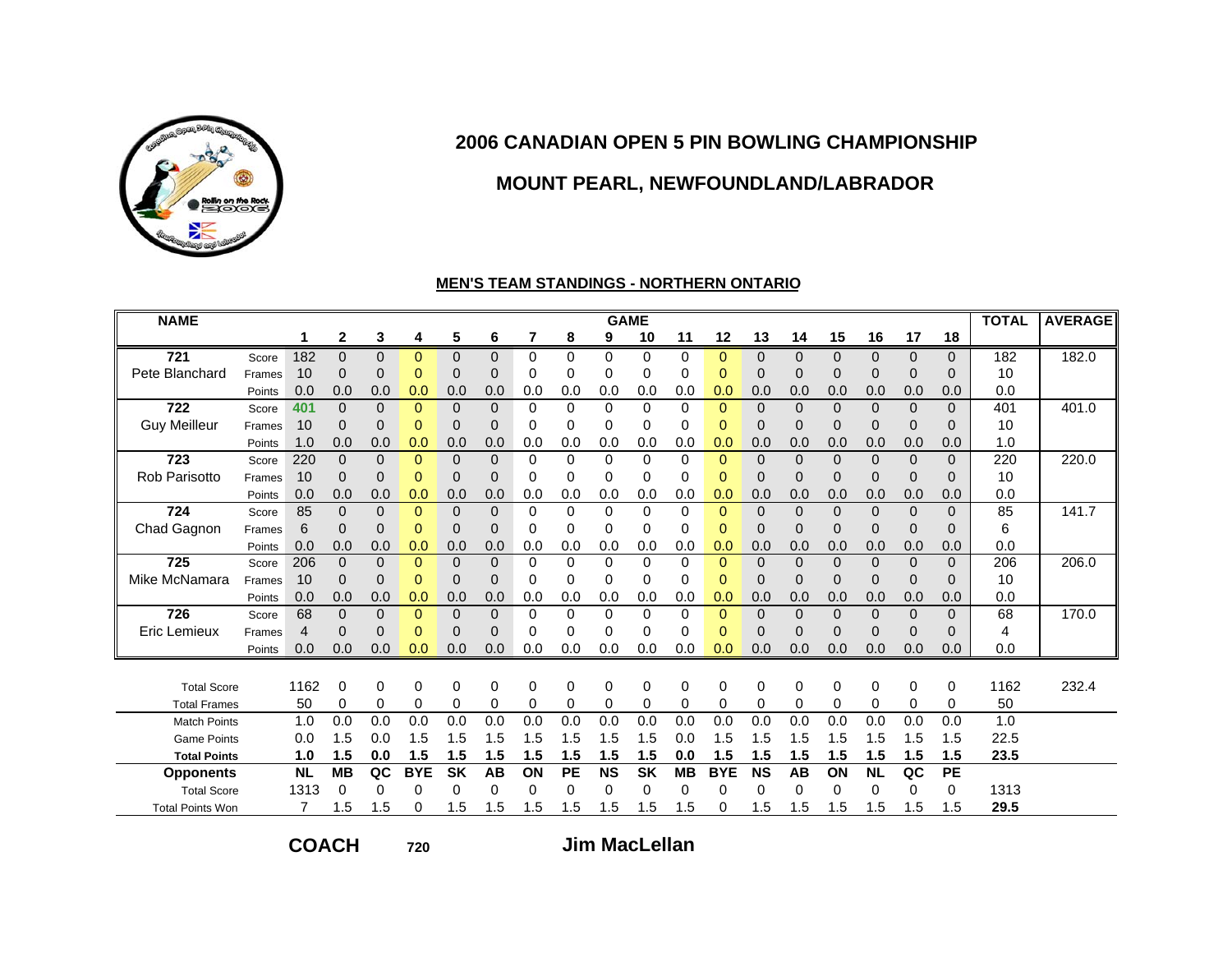

## **MOUNT PEARL, NEWFOUNDLAND/LABRADOR**

#### **MEN'S TEAM STANDINGS - NOVA SCOTIA**

| <b>NAME</b>             |        |                |              |            |                |                |              |          |          |             | <b>GAME</b> |           |          |                |           |          |                |              |              | <b>TOTAL</b> | <b>AVERAGE</b> |
|-------------------------|--------|----------------|--------------|------------|----------------|----------------|--------------|----------|----------|-------------|-------------|-----------|----------|----------------|-----------|----------|----------------|--------------|--------------|--------------|----------------|
|                         |        | 1              | $\mathbf{2}$ | 3          | 4              | 5              | 6            | 7        | 8        | 9           | 10          | 11        | 12       | 13             | 14        | 15       | 16             | 17           | 18           |              |                |
| 921                     | Score  | 269            | $\Omega$     | $\Omega$   | $\Omega$       | $\Omega$       | $\Omega$     | 0        | $\Omega$ | $\Omega$    | 0           | $\Omega$  | $\Omega$ | $\Omega$       | $\Omega$  | $\Omega$ | $\Omega$       | $\Omega$     | $\Omega$     | 269          | 269.0          |
| <b>Darrell Baily</b>    | Frames | 10             | 0            | 0          | 0              | $\mathbf{0}$   | $\mathbf{0}$ | 0        | 0        | 0           | 0           | 0         | 0        | $\mathbf{0}$   | 0         | 0        | 0              | $\mathbf 0$  | $\mathbf{0}$ | 10           |                |
|                         | Points | 1.0            | 0.0          | 0.0        | 0.0            | 0.0            | 0.0          | 0.0      | 0.0      | 0.0         | 0.0         | 0.0       | 0.0      | 0.0            | 0.0       | 0.0      | 0.0            | 0.0          | 0.0          | 1.0          |                |
| 922                     | Score  | 254            | $\Omega$     | $\Omega$   | $\Omega$       | $\Omega$       | $\Omega$     | 0        | $\Omega$ | $\Omega$    | $\Omega$    | $\Omega$  | $\Omega$ | $\Omega$       | $\Omega$  | $\Omega$ | $\Omega$       | $\mathbf{0}$ | $\Omega$     | 254          | 254.0          |
| Doug Blackler           | Frames | 10             | 0            | $\Omega$   | 0              | $\mathbf{0}$   | $\mathbf{0}$ | 0        | 0        | 0           | 0           | 0         | $\Omega$ | $\overline{0}$ | 0         | $\Omega$ | 0              | $\mathbf 0$  | $\Omega$     | 10           |                |
|                         | Points | 0.0            | 0.0          | 0.0        | 0.0            | 0.0            | 0.0          | 0.0      | 0.0      | 0.0         | 0.0         | 0.0       | 0.0      | 0.0            | 0.0       | 0.0      | 0.0            | 0.0          | 0.0          | 0.0          |                |
| 923                     | Score  | 66             | $\Omega$     | $\Omega$   | $\Omega$       | $\Omega$       | $\Omega$     | $\Omega$ | $\Omega$ | $\Omega$    | $\Omega$    | $\Omega$  | $\Omega$ | $\Omega$       | $\Omega$  | $\Omega$ | $\Omega$       | $\Omega$     | $\Omega$     | 66           | 220.0          |
| Wayne Comeau            | Frames | 3              | $\Omega$     | $\Omega$   | $\overline{0}$ | $\mathbf{0}$   | $\mathbf{0}$ | 0        | 0        | $\Omega$    | 0           | 0         | 0        | $\Omega$       | $\Omega$  | $\Omega$ | $\overline{0}$ | $\mathbf 0$  | $\Omega$     | 3            |                |
|                         | Points | 0.0            | 0.0          | 0.0        | 0.0            | 0.0            | 0.0          | 0.0      | 0.0      | 0.0         | 0.0         | 0.0       | 0.0      | 0.0            | 0.0       | 0.0      | 0.0            | 0.0          | 0.0          | 0.0          |                |
| 924                     | Score  | 304            | $\Omega$     | $\Omega$   | $\Omega$       | $\Omega$       | $\Omega$     | 0        | $\Omega$ | $\Omega$    | $\Omega$    | $\Omega$  | $\Omega$ | $\Omega$       | $\Omega$  | $\Omega$ | $\Omega$       | $\Omega$     | $\Omega$     | 304          | 304.0          |
| Mark O'Laughlin         | Frames | 10             | 0            | $\Omega$   | $\Omega$       | $\Omega$       | $\mathbf{0}$ | 0        | 0        | 0           | 0           | $\Omega$  | $\Omega$ | $\Omega$       | $\Omega$  | $\Omega$ | $\overline{0}$ | $\Omega$     | $\Omega$     | 10           |                |
|                         | Points | 1.0            | 0.0          | 0.0        | 0.0            | 0.0            | 0.0          | 0.0      | 0.0      | 0.0         | 0.0         | 0.0       | 0.0      | 0.0            | 0.0       | 0.0      | 0.0            | 0.0          | 0.0          | 1.0          |                |
| 925                     | Score  | 140            | $\Omega$     | $\Omega$   | $\Omega$       | $\Omega$       | $\Omega$     | 0        | $\Omega$ | $\Omega$    | $\Omega$    | $\Omega$  | $\Omega$ | $\Omega$       | $\Omega$  | $\Omega$ | $\Omega$       | $\Omega$     | $\Omega$     | 140          | 200.0          |
| Andre Rochefort         | Frames | $\overline{7}$ | $\Omega$     | $\Omega$   | 0              | $\mathbf{0}$   | $\mathbf{0}$ | $\Omega$ | 0        | $\Omega$    | 0           | 0         | 0        | $\Omega$       | $\Omega$  | $\Omega$ | $\overline{0}$ | $\mathbf 0$  | $\Omega$     | 7            |                |
|                         | Points | 0.0            | 0.0          | 0.0        | 0.0            | 0.0            | 0.0          | 0.0      | 0.0      | 0.0         | 0.0         | 0.0       | 0.0      | 0.0            | 0.0       | 0.0      | 0.0            | 0.0          | 0.0          | 0.0          |                |
| 926                     | Score  | 194            | $\Omega$     | $\Omega$   | $\overline{0}$ | $\overline{0}$ | $\mathbf{0}$ | $\Omega$ | $\Omega$ | $\Omega$    | $\Omega$    | $\Omega$  | $\Omega$ | $\Omega$       | $\Omega$  | $\Omega$ | $\Omega$       | $\Omega$     | $\Omega$     | 194          | 194.0          |
| Ivan Saulnier           | Frames | 10             | 0            | $\Omega$   | $\Omega$       | $\Omega$       | 0            | 0        | 0        | 0           | 0           | 0         | $\Omega$ | $\Omega$       | 0         | $\Omega$ | 0              | $\Omega$     | $\Omega$     | 10           |                |
|                         | Points | 0.0            | 0.0          | 0.0        | 0.0            | 0.0            | 0.0          | 0.0      | 0.0      | 0.0         | 0.0         | 0.0       | 0.0      | 0.0            | 0.0       | 0.0      | 0.0            | 0.0          | 0.0          | 0.0          |                |
|                         |        |                |              |            |                |                |              |          |          |             |             |           |          |                |           |          |                |              |              |              |                |
| <b>Total Score</b>      |        | 1227           | 0            | $\Omega$   | 0              | 0              | $\mathbf 0$  | $\Omega$ | 0        | $\Omega$    | 0           | 0         | $\Omega$ | 0              | $\Omega$  | 0        | $\Omega$       | 0            | $\mathbf 0$  | 1227         | 245.4          |
| <b>Total Frames</b>     |        | 50             | 0            | 0          | 0              | $\mathbf 0$    | $\mathbf 0$  | 0        | 0        | $\mathbf 0$ | 0           | 0         | 0        | 0              | 0         | 0        | 0              | 0            | 0            | 50           |                |
| <b>Match Points</b>     |        | 2.0            | 0.0          | 0.0        | 0.0            | 0.0            | 0.0          | 0.0      | 0.0      | 0.0         | 0.0         | 0.0       | 0.0      | 0.0            | 0.0       | 0.0      | 0.0            | 0.0          | 0.0          | 2.0          |                |
| <b>Game Points</b>      |        | 0.0            | 1.5          | 1.5        | 1.5            | 1.5            | 1.5          | 1.5      | 0.0      | 1.5         | 1.5         | 1.5       | 1.5      | 1.5            | 1.5       | 1.5      | 1.5            | 1.5          | 0.0          | 22.5         |                |
| <b>Total Points</b>     |        | 2.0            | 1.5          | 1.5        | 1.5            | 1.5            | 1.5          | 1.5      | 0.0      | 1.5         | 1.5         | 1.5       | 1.5      | 1.5            | 1.5       | 1.5      | 1.5            | 1.5          | 0.0          | 24.5         |                |
| <b>Opponents</b>        |        | <b>MB</b>      | <b>SK</b>    | <b>BYE</b> | ON             | AB             | <b>NL</b>    | PE       | QC       | <b>NO</b>   | <b>AB</b>   | <b>SK</b> | ON       | <b>NO</b>      | <b>NL</b> | PE       | <b>MB</b>      | <b>BYE</b>   | QC           |              |                |
| <b>Total Score</b>      |        | 1394           | 0            | 0          | 0              | 0              | $\Omega$     | 0        | 0        | $\Omega$    | $\Omega$    | $\Omega$  | $\Omega$ | 0              | 0         | 0        | $\Omega$       | 0            | 0            | 1394         |                |
| <b>Total Points Won</b> |        | 6              | 0            | 0          | 1.5            | $\Omega$       | 0            | 1.5      | 1.5      | 1.5         | 1.5         | 1.5       | 1.5      | 1.5            | 0         | 1.5      | 1.5            | 0            | 1.5          | 22.5         |                |

**COACH**

**920**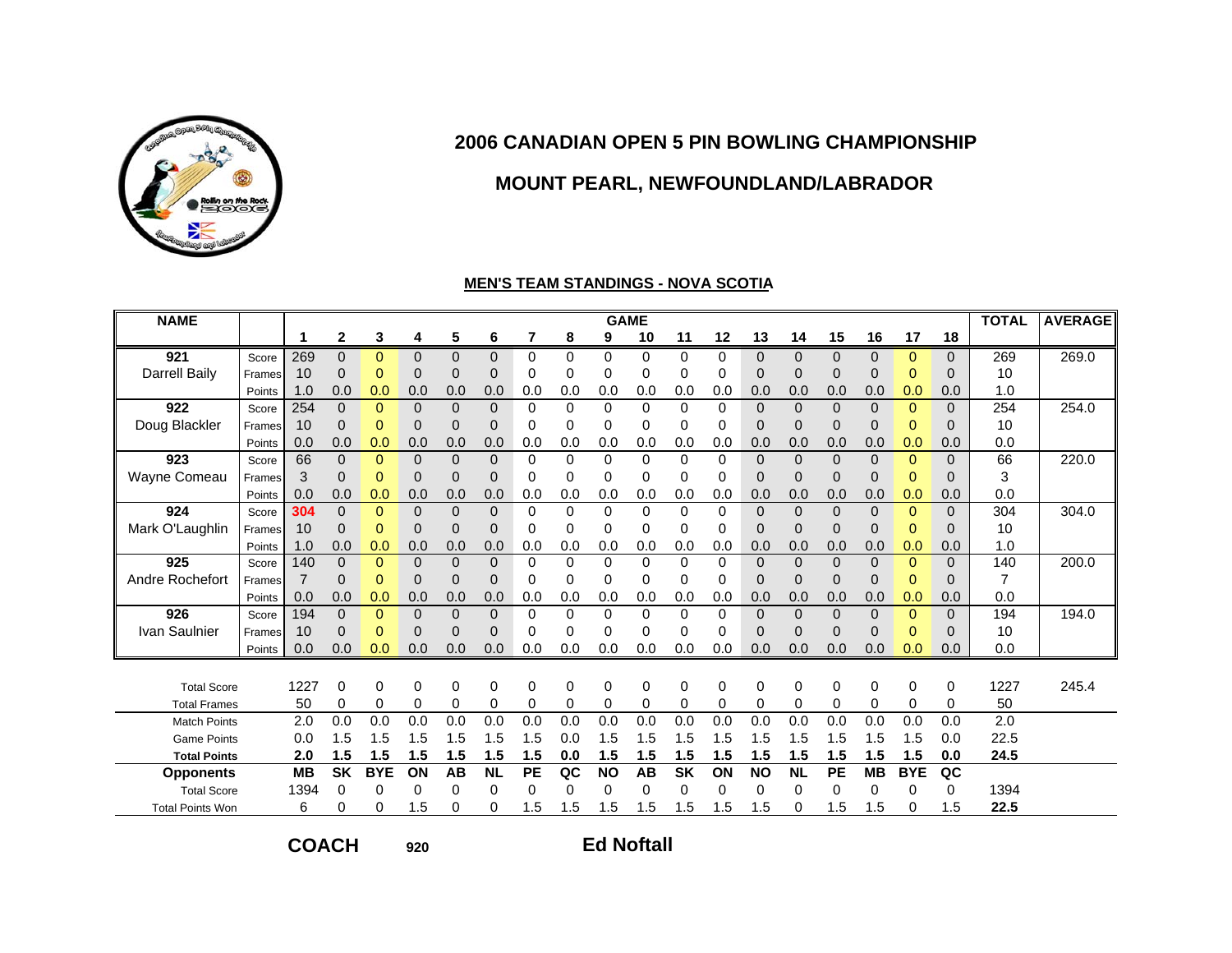

## **MOUNT PEARL, NEWFOUNDLAND/LABRADOR**

#### **MEN'S TEAM STANDINGS - ONTARIO**

| <b>NAME</b>             |        |             |              |             |                | <b>GAME</b>    |                          |           |           |             |           |          |           |                |             |                |             |             |             | <b>TOTAL</b> | <b>AVERAGE</b> |
|-------------------------|--------|-------------|--------------|-------------|----------------|----------------|--------------------------|-----------|-----------|-------------|-----------|----------|-----------|----------------|-------------|----------------|-------------|-------------|-------------|--------------|----------------|
|                         |        | 1           | $\mathbf{2}$ | 3           | 4              | 5              | 6                        | 7         | 8         | 9           | 10        | 11       | 12        | 13             | 14          | 15             | 16          | 17          | 18          |              |                |
| 621                     | Score  | $\Omega$    | 0            | $\Omega$    | $\mathbf{0}$   | $\Omega$       | $\Omega$                 | 0         | $\Omega$  | $\Omega$    | 0         | 0        | 0         | 0              | 0           | $\Omega$       | 0           | 0           | $\Omega$    | $\Omega$     | #DIV/0!        |
| Steve Bleizeffer        | Frames | $\Omega$    | $\Omega$     | $\mathbf 0$ | $\overline{0}$ | $\overline{0}$ | $\mathbf 0$              | 0         | $\Omega$  | 0           | 0         | 0        | $\Omega$  | 0              | $\Omega$    | $\overline{0}$ | $\mathbf 0$ | 0           | $\mathbf 0$ | $\Omega$     |                |
|                         | Points | 0.0         | 0.0          | 0.0         | 0.0            | 0.0            | 0.0                      | 0.0       | 0.0       | 0.0         | 0.0       | 0.0      | 0.0       | 0.0            | 0.0         | 0.0            | 0.0         | 0.0         | 0.0         | 0.0          |                |
| 622                     | Score  | $\Omega$    | $\Omega$     | $\Omega$    | $\Omega$       | $\overline{0}$ | $\mathbf 0$              | 0         | $\Omega$  | $\Omega$    | $\Omega$  | $\Omega$ | $\Omega$  | $\Omega$       | 0           | $\Omega$       | $\Omega$    | $\Omega$    | $\Omega$    | $\mathbf 0$  | #DIV/0!        |
| Kevin Berg              | Frames | $\Omega$    | 0            | $\Omega$    | $\overline{0}$ | $\Omega$       | $\Omega$                 | 0         | 0         | $\Omega$    | 0         | 0        | $\Omega$  | $\Omega$       | 0           | $\Omega$       | $\Omega$    | $\Omega$    | $\Omega$    | $\Omega$     |                |
|                         | Points | 0.0         | 0.0          | 0.0         | 0.0            | 0.0            | 0.0                      | 0.0       | 0.0       | 0.0         | 0.0       | 0.0      | 0.0       | 0.0            | 0.0         | 0.0            | 0.0         | 0.0         | 0.0         | 0.0          |                |
| 623                     | Score  | $\Omega$    | 0            | $\Omega$    | $\Omega$       | $\Omega$       | $\Omega$                 | 0         | $\Omega$  | $\Omega$    | $\Omega$  | $\Omega$ | $\Omega$  | $\Omega$       | 0           | $\Omega$       | $\Omega$    | $\Omega$    | $\Omega$    | $\mathbf 0$  | #DIV/0!        |
| Mike Atkinson           | Frames | $\Omega$    | 0            | $\Omega$    | $\overline{0}$ | $\overline{0}$ | $\mathbf 0$              | 0         | 0         | $\Omega$    | 0         | 0        | $\Omega$  | $\overline{0}$ | $\Omega$    | $\Omega$       | $\mathbf 0$ | $\mathbf 0$ | $\mathbf 0$ | 0            |                |
|                         | Points | 0.0         | 0.0          | 0.0         | 0.0            | 0.0            | 0.0                      | 0.0       | 0.0       | 0.0         | 0.0       | 0.0      | 0.0       | 0.0            | 0.0         | 0.0            | 0.0         | 0.0         | 0.0         | 0.0          |                |
| 624                     | Score  | $\Omega$    | $\Omega$     | $\Omega$    | $\overline{0}$ | $\overline{0}$ | $\Omega$                 | 0         | 0         | $\Omega$    | $\Omega$  | $\Omega$ | $\Omega$  | 0              | 0           | $\Omega$       | $\Omega$    | $\Omega$    | $\Omega$    | $\mathbf 0$  | #DIV/0!        |
| <b>Steve Hinz</b>       | Frames | $\Omega$    | 0            | $\Omega$    | $\overline{0}$ | $\mathbf{0}$   | $\mathbf 0$              | 0         | 0         | $\Omega$    | 0         | 0        | $\Omega$  | $\Omega$       | $\Omega$    | $\Omega$       | $\Omega$    | $\Omega$    | $\mathbf 0$ | 0            |                |
|                         | Points | 0.0         | 0.0          | 0.0         | 0.0            | 0.0            | 0.0                      | 0.0       | 0.0       | 0.0         | 0.0       | 0.0      | 0.0       | 0.0            | 0.0         | 0.0            | 0.0         | 0.0         | 0.0         | 0.0          |                |
| 625                     | Score  | $\Omega$    | $\Omega$     | $\Omega$    | $\Omega$       | $\Omega$       | $\Omega$                 | 0         | 0         | $\Omega$    | 0         | 0        | $\Omega$  | $\Omega$       | 0           | $\Omega$       | $\Omega$    | $\Omega$    | $\Omega$    | $\mathbf 0$  | #DIV/0!        |
| <b>Scott Miller</b>     | Frames | $\Omega$    | $\Omega$     | $\Omega$    | $\overline{0}$ | $\mathbf{0}$   | $\mathbf 0$              | 0         | 0         | $\Omega$    | 0         | 0        | $\Omega$  | 0              | $\mathbf 0$ | $\Omega$       | $\mathbf 0$ | $\mathbf 0$ | $\mathbf 0$ | 0            |                |
|                         | Points | 0.0         | 0.0          | 0.0         | 0.0            | 0.0            | 0.0                      | 0.0       | 0.0       | 0.0         | 0.0       | 0.0      | 0.0       | 0.0            | 0.0         | 0.0            | 0.0         | 0.0         | 0.0         | 0.0          |                |
| 626                     | Score  | $\Omega$    | 0            | $\Omega$    | $\Omega$       | $\mathbf{0}$   | $\mathbf{0}$             | 0         | 0         | $\Omega$    | 0         | 0        | $\Omega$  | $\Omega$       | 0           | 0              | $\Omega$    | 0           | $\Omega$    | 0            | #DIV/0!        |
| <b>Wayne Martin</b>     | Frames | $\mathbf 0$ | 0            | $\Omega$    | $\overline{0}$ | $\Omega$       | $\mathbf 0$              | $\Omega$  | 0         | $\Omega$    | 0         | 0        | $\Omega$  | $\Omega$       | $\Omega$    | 0              | $\mathbf 0$ | $\Omega$    | $\mathbf 0$ | 0            |                |
|                         | Points | 0.0         | 0.0          | 0.0         | 0.0            | 0.0            | 0.0                      | 0.0       | 0.0       | 0.0         | 0.0       | 0.0      | 0.0       | 0.0            | 0.0         | 0.0            | 0.0         | 0.0         | 0.0         | 0.0          |                |
|                         |        |             |              |             |                |                |                          |           |           |             |           |          |           |                |             |                |             |             |             |              |                |
| <b>Total Score</b>      |        | 0           | 0            | 0           | 0              | 0              | 0                        | 0         | 0         | $\mathbf 0$ | 0         | 0        | 0         | 0              | 0           | 0              | 0           | 0           | 0           | 0            | #DIV/0!        |
| <b>Total Frames</b>     |        | 0           | 0            | $\Omega$    | 0              | $\Omega$       | $\mathbf 0$              | 0         | 0         | $\mathbf 0$ | 0         | 0        | $\Omega$  | 0              | 0           | $\Omega$       | 0           | $\Omega$    | 0           | 0            |                |
| <b>Match Points</b>     |        | 0.0         | 0.0          | 0.0         | 0.0            | 0.0            | 0.0                      | 0.0       | 0.0       | 0.0         | 0.0       | 0.0      | 0.0       | 0.0            | 0.0         | 0.0            | 0.0         | 0.0         | 0.0         | 0.0          |                |
| <b>Game Points</b>      |        | 1.5         | 1.5          | 1.5         | 1.5            | 1.5            | 1.5                      | 1.5       | 1.5       | 0.0         | 1.5       | 1.5      | 1.5       | 1.5            | 1.5         | 1.5            | 1.5         | 0.0         | 1.5         | 24.0         |                |
| <b>Total Points</b>     |        | 1.5         | 1.5          | 1.5         | 1.5            | 1.5            | 1.5                      | 1.5       | 1.5       | 0.0         | 1.5       | 1.5      | 1.5       | 1.5            | 1.5         | 1.5            | 1.5         | 0.0         | 1.5         | 24.0         |                |
| <b>Opponents</b>        |        | <b>BYE</b>  | <b>PE</b>    | AB          | <b>NS</b>      | <b>NL</b>      | $\overline{\mathsf{SK}}$ | <b>NO</b> | <b>MB</b> | QC          | <b>NL</b> | PE       | <b>NS</b> | QC             | <b>SK</b>   | <b>NO</b>      | <b>BYE</b>  | AB          | MB          |              |                |
| <b>Total Score</b>      |        | 0           | 0            | 0           | 0              | 0              | $\Omega$                 | 0         | 0         | $\Omega$    | 0         | 0        | $\Omega$  | 0              | 0           | 0              | 0           | 0           | 0           | $\Omega$     |                |
| <b>Total Points Won</b> |        | 0           | .5           | 1.5         | 1.5            | 1.5            | 1.5                      | 1.5       | 1.5       | 1.5         | 1.5       | 1.5      | 1.5       | 1.5            | 1.5         | 1.5            | 0           | 1.5         | 1.5         | 24.0         |                |

**COACH**

**620**

**Steve MacDowall**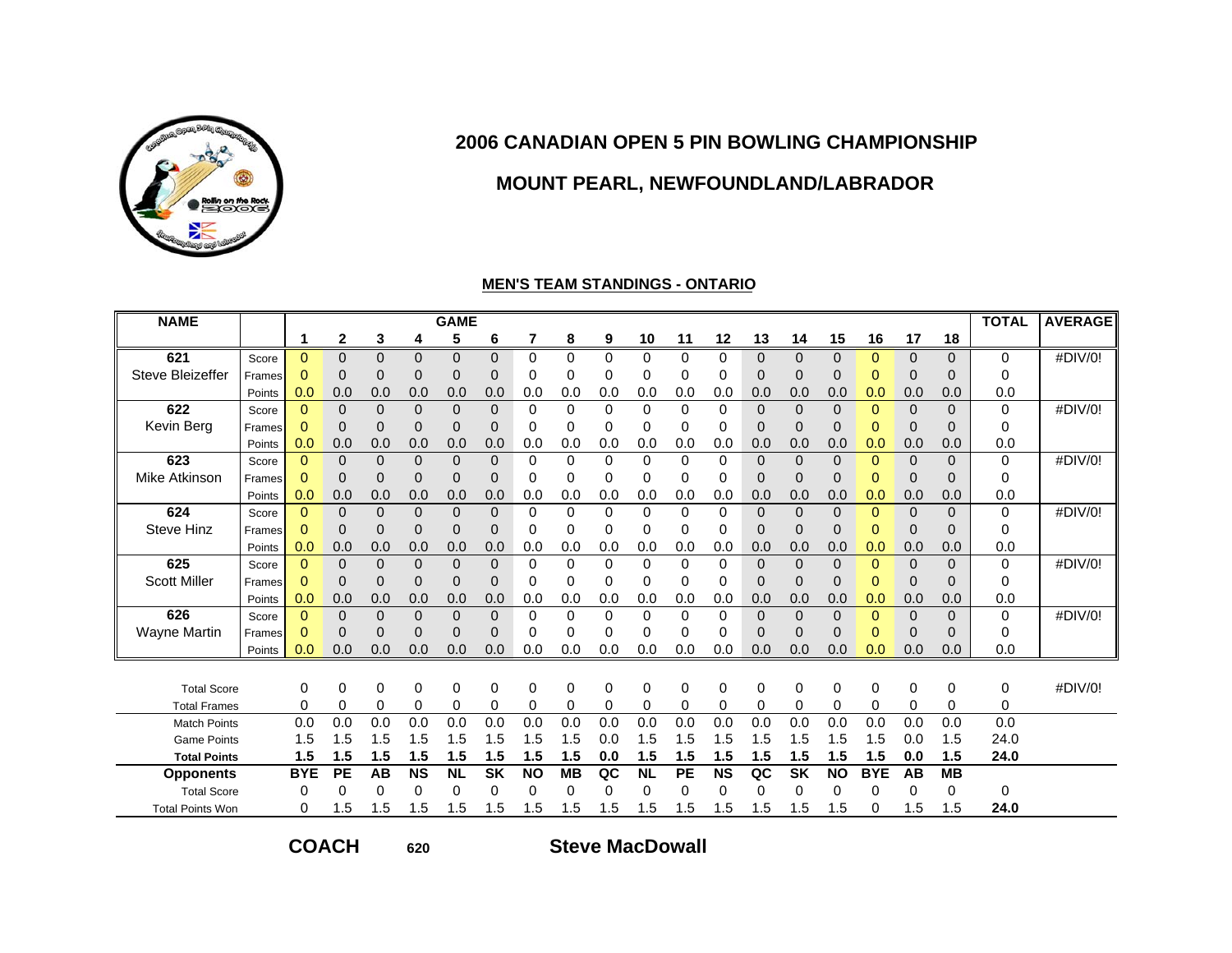

### **MOUNT PEARL, NEWFOUNDLAND/LABRADOR**

#### **MEN'S TEAM STANDINGS - PRINCE EDWARD ISLAND**

| <b>NAME</b>             |        |                |              |           |                |                |              |           |           | <b>GAME</b> |          |             |           |                |           |                |              |              |              | <b>TOTAL</b> | <b>AVERAGE</b> |
|-------------------------|--------|----------------|--------------|-----------|----------------|----------------|--------------|-----------|-----------|-------------|----------|-------------|-----------|----------------|-----------|----------------|--------------|--------------|--------------|--------------|----------------|
|                         |        | 1              | $\mathbf{2}$ | 3         | 4              | 5              | 6            | 7         | 8         | 9           | 10       | 11          | 12        | 13             | 14        | 15             | 16           | 17           | 18           |              |                |
| 1021                    | Score  | 236            | $\Omega$     | 0         | $\Omega$       | $\Omega$       | $\mathbf{0}$ | 0         | $\Omega$  | $\Omega$    | $\Omega$ | $\Omega$    | $\Omega$  | $\Omega$       | $\Omega$  | $\Omega$       | $\Omega$     | $\Omega$     | $\mathbf{0}$ | 236          | 236.0          |
| Cory Gallant            | Frames | 10             | $\Omega$     | $\Omega$  | $\overline{0}$ | $\mathbf{0}$   | $\Omega$     | 0         | 0         | $\Omega$    | 0        | $\Omega$    | $\Omega$  | 0              | 0         | $\overline{0}$ | 0            | $\Omega$     | $\Omega$     | 10           |                |
|                         | Points | 0.0            | 0.0          | 0.0       | 0.0            | 0.0            | 0.0          | 0.0       | 0.0       | 0.0         | 0.0      | 0.0         | 0.0       | 0.0            | 0.0       | 0.0            | 0.0          | 0.0          | 0.0          | 0.0          |                |
| 1022                    | Score  | 235            | $\Omega$     | $\Omega$  | $\Omega$       | $\mathbf 0$    | $\mathbf{0}$ | $\Omega$  | 0         | $\Omega$    | $\Omega$ | $\Omega$    | $\Omega$  | $\Omega$       | $\Omega$  | $\overline{0}$ | $\mathbf{0}$ | $\mathbf{0}$ | $\mathbf{0}$ | 235          | 235.0          |
| <b>Albert Shepard</b>   | Frames | 10             | 0            | $\Omega$  | $\overline{0}$ | $\mathbf 0$    | $\mathbf 0$  | 0         | 0         | $\Omega$    | 0        | 0           | 0         | 0              | 0         | $\overline{0}$ | 0            | $\mathbf 0$  | $\mathbf{0}$ | 10           |                |
|                         | Points | 0.0            | 0.0          | 0.0       | 0.0            | 0.0            | 0.0          | 0.0       | 0.0       | 0.0         | 0.0      | 0.0         | 0.0       | 0.0            | 0.0       | 0.0            | 0.0          | 0.0          | 0.0          | 0.0          |                |
| 1023                    | Score  | 211            | $\Omega$     | $\Omega$  | $\Omega$       | $\overline{0}$ | $\Omega$     | 0         | $\Omega$  | $\Omega$    | $\Omega$ | $\Omega$    | $\Omega$  | $\overline{0}$ | $\Omega$  | $\Omega$       | $\mathbf{0}$ | $\Omega$     | $\Omega$     | 211          | 211.0          |
| Jeremy Sudsbury         | Frames | 10             | $\Omega$     | $\Omega$  | $\overline{0}$ | $\Omega$       | $\Omega$     | 0         | 0         | $\Omega$    | $\Omega$ | $\Omega$    | $\Omega$  | $\overline{0}$ | 0         | $\overline{0}$ | $\mathbf 0$  | $\Omega$     | $\Omega$     | 10           |                |
|                         | Points | 0.0            | 0.0          | 0.0       | 0.0            | 0.0            | 0.0          | 0.0       | 0.0       | 0.0         | 0.0      | 0.0         | 0.0       | 0.0            | 0.0       | 0.0            | 0.0          | 0.0          | 0.0          | 0.0          |                |
| 1024                    | Score  | 181            | $\Omega$     | $\Omega$  | $\Omega$       | $\mathbf{0}$   | $\Omega$     | 0         | $\Omega$  | $\Omega$    | $\Omega$ | $\Omega$    | $\Omega$  | 0              | $\Omega$  | $\overline{0}$ | $\mathbf{0}$ | $\Omega$     | $\Omega$     | 181          | 201.1          |
| <b>Ernie Doucette</b>   | Frames | 9              | 0            | $\Omega$  | $\overline{0}$ | $\mathbf{0}$   | $\mathbf 0$  | 0         | 0         | $\mathbf 0$ | 0        | 0           | 0         | 0              | 0         | $\overline{0}$ | 0            | $\Omega$     | $\mathbf{0}$ | 9            |                |
|                         | Points | 0.0            | 0.0          | 0.0       | 0.0            | 0.0            | 0.0          | 0.0       | 0.0       | 0.0         | 0.0      | 0.0         | 0.0       | 0.0            | 0.0       | 0.0            | 0.0          | 0.0          | 0.0          | 0.0          |                |
| 1025                    | Score  | 283            | $\Omega$     | $\Omega$  | $\Omega$       | $\overline{0}$ | $\mathbf{0}$ | 0         | $\Omega$  | $\Omega$    | $\Omega$ | $\Omega$    | $\Omega$  | 0              | 0         | $\overline{0}$ | $\Omega$     | $\Omega$     | $\Omega$     | 283          | 283.0          |
| Serge Arsenault         | Frames | 10             | $\Omega$     | $\Omega$  | $\overline{0}$ | $\Omega$       | $\mathbf 0$  | 0         | $\Omega$  | $\Omega$    | 0        | $\Omega$    | $\Omega$  | 0              | 0         | $\overline{0}$ | 0            | $\Omega$     | $\Omega$     | 10           |                |
|                         | Points | 1.0            | 0.0          | 0.0       | 0.0            | 0.0            | 0.0          | 0.0       | 0.0       | 0.0         | 0.0      | 0.0         | 0.0       | 0.0            | 0.0       | 0.0            | 0.0          | 0.0          | 0.0          | 1.0          |                |
| 1026                    | Score  | 25             | $\Omega$     | $\Omega$  | $\overline{0}$ | $\overline{0}$ | $\mathbf{0}$ | 0         | $\Omega$  | $\Omega$    | $\Omega$ | $\Omega$    | $\Omega$  | $\Omega$       | $\Omega$  | $\overline{0}$ | $\mathbf{0}$ | $\Omega$     | $\mathbf{0}$ | 25           | 250.0          |
| John Ellsworth          | Frames | $\mathbf{1}$   | 0            | $\Omega$  | $\overline{0}$ | $\Omega$       | $\mathbf 0$  | 0         | $\Omega$  | $\Omega$    | 0        | 0           | $\Omega$  | 0              | 0         | $\overline{0}$ | 0            | $\Omega$     | $\mathbf{0}$ | 1            |                |
|                         | Points | 0.0            | 0.0          | 0.0       | 0.0            | 0.0            | 0.0          | 0.0       | 0.0       | 0.0         | 0.0      | 0.0         | 0.0       | 0.0            | 0.0       | 0.0            | 0.0          | 0.0          | 0.0          | 0.0          |                |
|                         |        |                |              |           |                |                |              |           |           |             |          |             |           |                |           |                |              |              |              |              |                |
| <b>Total Score</b>      |        | 1171           | $\Omega$     | $\Omega$  | 0              | 0              | 0            | 0         | 0         | 0           | 0        | $\mathbf 0$ | $\Omega$  | 0              | $\Omega$  | 0              | 0            | $\Omega$     | 0            | 1171         | 234.2          |
| <b>Total Frames</b>     |        | 50             | 0            | 0         | 0              | $\mathbf 0$    | 0            | 0         | 0         | 0           | 0        | $\mathbf 0$ | 0         | 0              | 0         | 0              | 0            | 0            | 0            | 50           |                |
| <b>Match Points</b>     |        | 1.0            | 0.0          | 0.0       | 0.0            | 0.0            | 0.0          | 0.0       | 0.0       | 0.0         | 0.0      | 0.0         | 0.0       | 0.0            | 0.0       | 0.0            | 0.0          | 0.0          | 0.0          | 1.0          |                |
| <b>Game Points</b>      |        | 0.0            | 1.5          | 1.5       | 0.0            | 1.5            | 1.5          | 1.5       | 1.5       | 1.5         | 1.5      | 1.5         | 1.5       | 0.0            | 1.5       | 1.5            | 1.5          | 1.5          | 1.5          | 22.5         |                |
| <b>Total Points</b>     |        | 1.0            | 1.5          | 1.5       | 0.0            | 1.5            | 1.5          | 1.5       | 1.5       | 1.5         | 1.5      | 1.5         | 1.5       | 0.0            | 1.5       | 1.5            | 1.5          | 1.5          | 1.5          | 23.5         |                |
| <b>Opponents</b>        |        | AB             | ON           | <b>NL</b> | <b>SK</b>      | QC             | <b>MB</b>    | <b>NS</b> | <b>NO</b> | <b>BYE</b>  | QC       | ON          | <b>SK</b> | <b>BYE</b>     | <b>MB</b> | <b>NS</b>      | <b>AB</b>    | <b>NL</b>    | <b>NO</b>    |              |                |
| <b>Total Score</b>      |        | 1527           | 0            | 0         | 0              | $\Omega$       | $\Omega$     | 0         | 0         | 0           | 0        | 0           | 0         | 0              | 0         | $\Omega$       | 0            | $\Omega$     | 0            | 1527         |                |
| <b>Total Points Won</b> |        | $\overline{7}$ | 1.5          | 1.5       | 1.5            | 1.5            | 1.5          | 1.5       | 1.5       | 0           | 1.5      | 1.5         | 1.5       | 0              | 1.5       | 1.5            | 1.5          | 1.5          | 1.5          | 29.5         |                |

**COACH**

**1020**

**Gerard Arbing**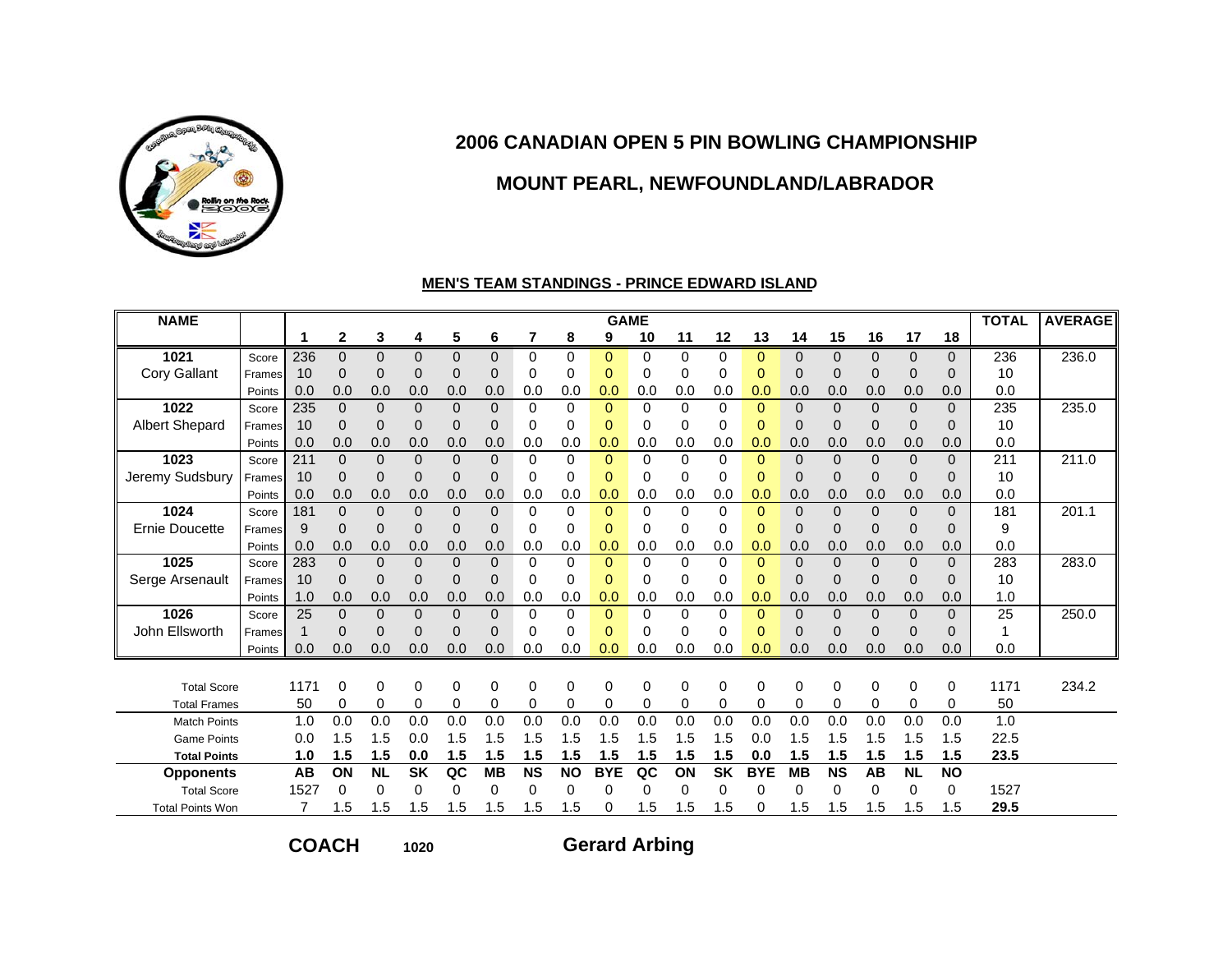

## **MOUNT PEARL, NEWFOUNDLAND/LABRADOR**

#### **MEN'S TEAM STANDINGS - QUEBEC**

| <b>NAME</b>              |        | <b>GAME</b>      |              |              |                |           |             |                  |                  |                  |             |          |           |             |                  |             |                  |             |                        | <b>TOTAL</b>     | <b>AVERAGE</b> |
|--------------------------|--------|------------------|--------------|--------------|----------------|-----------|-------------|------------------|------------------|------------------|-------------|----------|-----------|-------------|------------------|-------------|------------------|-------------|------------------------|------------------|----------------|
|                          |        |                  | 2            | 3            | 4              | 5         | 6           | 7                | 8                | 9                | 10          | 11       | 12        | 13          | 14               | 15          | 16               | 17          | 18                     |                  |                |
| 821                      | Score  | 277              | $\mathbf 0$  | $\Omega$     | $\mathbf 0$    | $\Omega$  | 0           | 0                | 0                | 0                | $\Omega$    | 0        | 0         | 0           | 0                | 0           | 0                | 0           | $\Omega$               | 277              | 277.0          |
| <b>Mike Squires</b>      | Frames | 10               | $\mathbf 0$  | 0            | $\overline{0}$ | 0         | $\mathbf 0$ | 0                | 0                | 0                | 0           | 0        | 0         | $\mathbf 0$ | $\Omega$         | $\mathbf 0$ | 0                | 0           | $\mathbf 0$            | 10               |                |
|                          | Points | 1.0              | 0.0          | 0.0          | 0.0            | 0.0       | 0.0         | 0.0              | 0.0              | 0.0              | 0.0         | 0.0      | 0.0       | 0.0         | 0.0              | 0.0         | 0.0              | 0.0         | 0.0                    | 1.0              |                |
| 822                      | Score  | 267              | $\Omega$     | $\Omega$     | $\Omega$       | $\Omega$  | $\Omega$    | 0                | 0                | $\Omega$         | $\Omega$    | $\Omega$ | 0         | $\Omega$    | $\Omega$         | $\Omega$    | $\Omega$         | $\Omega$    | $\Omega$               | 267              | 267.0          |
| Guy Lafrenière           | Frames | 10               | $\mathbf 0$  | 0            | $\mathbf 0$    | 0         | 0           | 0                | 0                | 0                | 0           | 0        | 0         | 0           | $\Omega$         | 0           | $\overline{0}$   | 0           | $\mathbf 0$            | 10               |                |
|                          | Points | 1.0              | 0.0          | 0.0          | 0.0            | 0.0       | 0.0         | 0.0              | 0.0              | 0.0              | 0.0         | 0.0      | 0.0       | 0.0         | 0.0              | 0.0         | 0.0              | 0.0         | 0.0                    | 1.0              |                |
| 823                      | Score  | 183              | $\mathbf 0$  | $\Omega$     | $\mathbf 0$    | $\Omega$  | $\Omega$    | 0                | 0                | $\Omega$         | $\Omega$    | $\Omega$ | 0         | $\Omega$    | $\Omega$         | 0           | $\mathbf 0$      | $\Omega$    | $\Omega$               | 183              | 305.0          |
| Maurice Girouard         | Frames | 6                | $\mathbf 0$  | $\Omega$     | $\mathbf 0$    | $\Omega$  | $\Omega$    | 0                | 0                | 0                | 0           | 0        | 0         | 0           | $\Omega$         | $\mathbf 0$ | 0                | $\mathbf 0$ | $\mathbf 0$            | 6                |                |
|                          | Points | 0.0              | 0.0          | 0.0          | 0.0            | 0.0       | 0.0         | 0.0              | 0.0              | 0.0              | 0.0         | 0.0      | 0.0       | 0.0         | 0.0              | 0.0         | 0.0              | 0.0         | 0.0                    | 0.0              |                |
| 824                      | Score  | 211              | $\Omega$     | $\Omega$     | $\mathbf 0$    | $\Omega$  | 0           | 0                | $\Omega$         | $\Omega$         | $\Omega$    | $\Omega$ | 0         | $\Omega$    | 0                | $\Omega$    | $\mathbf 0$      | $\mathbf 0$ | $\mathbf{0}$           | 211              | 211.0          |
| Bruno Cécyre             | Frames | 10               | $\mathbf 0$  | 0            | $\mathbf 0$    | $\Omega$  | $\Omega$    | $\Omega$         | 0                | 0                | 0           | 0        | 0         | $\Omega$    | $\Omega$         | $\mathbf 0$ | 0                | $\Omega$    | $\mathbf 0$            | 10               |                |
|                          | Points | 0.0              | 0.0          | 0.0          | 0.0            | 0.0       | 0.0         | 0.0              | 0.0              | 0.0              | 0.0         | 0.0      | 0.0       | 0.0         | 0.0              | 0.0         | 0.0              | 0.0         | 0.0                    | 0.0              |                |
| 825                      | Score  | $\overline{75}$  | $\Omega$     | $\Omega$     | $\Omega$       | $\Omega$  | $\Omega$    | $\Omega$         | $\Omega$         | $\Omega$         | $\Omega$    | $\Omega$ | 0         | $\Omega$    | $\Omega$         | $\Omega$    | $\Omega$         | $\Omega$    | $\Omega$               | 75               | 187.5          |
| <b>Charles Chartrand</b> | Frames | $\boldsymbol{4}$ | $\Omega$     | 0            | $\mathbf 0$    | 0         | $\Omega$    | 0                | 0                | 0                | 0           | 0        | 0         | $\Omega$    | $\Omega$         | $\Omega$    | $\overline{0}$   | $\Omega$    | $\mathbf 0$            | 4                |                |
|                          | Points | 0.0              | 0.0          | 0.0          | 0.0            | 0.0       | 0.0         | 0.0              | 0.0              | 0.0              | 0.0         | 0.0      | 0.0       | 0.0         | 0.0              | 0.0         | 0.0              | 0.0         | 0.0                    | 0.0              |                |
| 826                      | Score  | 185              | $\mathbf{0}$ | $\mathbf{0}$ | $\mathbf 0$    | $\Omega$  | 0           | 0                | 0                | $\Omega$         | $\Omega$    | $\Omega$ | 0         | 0           | $\Omega$         | 0           | $\mathbf 0$      | $\Omega$    | $\Omega$               | 185              | 185.0          |
| Stéphane Labelle Frames  |        | 10               | 0            | $\Omega$     | 0              | 0         | $\Omega$    | 0                | 0                | 0                | 0           | $\Omega$ | 0         | $\Omega$    | $\Omega$         | $\mathbf 0$ | 0                | 0           | $\Omega$               | 10               |                |
|                          | Points | 1.0              | 0.0          | 0.0          | 0.0            | 0.0       | 0.0         | 0.0              | 0.0              | 0.0              | 0.0         | 0.0      | 0.0       | 0.0         | 0.0              | 0.0         | 0.0              | 0.0         | 0.0                    | 1.0              |                |
|                          |        |                  |              |              |                |           |             |                  |                  |                  |             |          |           |             |                  |             |                  |             |                        |                  |                |
| <b>Total Score</b>       |        | 1198             | 0            | 0            | 0              | 0         | 0           | 0                | 0                | 0                | $\mathbf 0$ | 0        | 0         | 0           | 0                | 0           | 0                | 0           | 0                      | 1198             | 239.6          |
| <b>Total Frames</b>      |        | 50               | 0            | 0            | 0              | 0         | 0           | 0                | 0                | 0                | 0           | 0        | 0         | 0           | 0                | 0           | 0                | 0           | $\mathbf 0$            | 50               |                |
| <b>Match Points</b>      |        | $\overline{3.0}$ | 0.0          | 0.0          | 0.0            | 0.0       | 0.0         | $\overline{0.0}$ | $\overline{0.0}$ | $\overline{0.0}$ | 0.0         | 0.0      | 0.0       | 0.0         | $\overline{0.0}$ | 0.0         | $\overline{0.0}$ | 0.0         | 0.0                    | $\overline{3.0}$ |                |
| <b>Game Points</b>       |        | 3.0              | 1.5          | 1.5          | 1.5            | 1.5       | 1.5         | 0.0              | 1.5              | 1.5              | 1.5         | 1.5      | 1.5       | 1.5         | 1.5              | 1.5         | 0.0              | 1.5         | 1.5                    | 25.5             |                |
| <b>Total Points</b>      |        | 6.0              | 1.5          | 1.5          | 1.5            | 1.5       | 1.5         | 0.0              | 1.5              | 1.5              | 1.5         | 1.5      | 1.5       | 1.5         | 1.5              | 1.5         | 0.0              | 1.5         | 1.5                    | 28.5             |                |
| <b>Opponents</b>         |        | <b>SK</b>        | AB           | <b>NO</b>    | <b>NL</b>      | <b>PE</b> | <b>BYE</b>  | <b>MB</b>        | <b>NS</b>        | ON               | <b>PE</b>   | AB       | <b>NL</b> | QC          | <b>BYE</b>       | <b>MB</b>   | <b>NS</b>        | <b>NO</b>   | $\overline{\text{NS}}$ |                  |                |
| <b>Total Score</b>       |        | 1128             | $\Omega$     | 0            | $\Omega$       | 0         | 0           | 0                | 0                | 0                | 0           | 0        | 0         | 0           | 0                | 0           | 0                | 0           | 0                      | 1128             |                |
| <b>Total Points Won</b>  |        | $\overline{2}$   | 1.5          | $\mathbf{0}$ | 1.5            | 1.5       | 0           | 1.5              | 0                | 0                | 1.5         | 1.5      | 1.5       | 0           | 0                | 1.5         | 1.5              | 1.5         | 0                      | 17.0             |                |

**COACH**

**820**

**Daniel Lamarche**